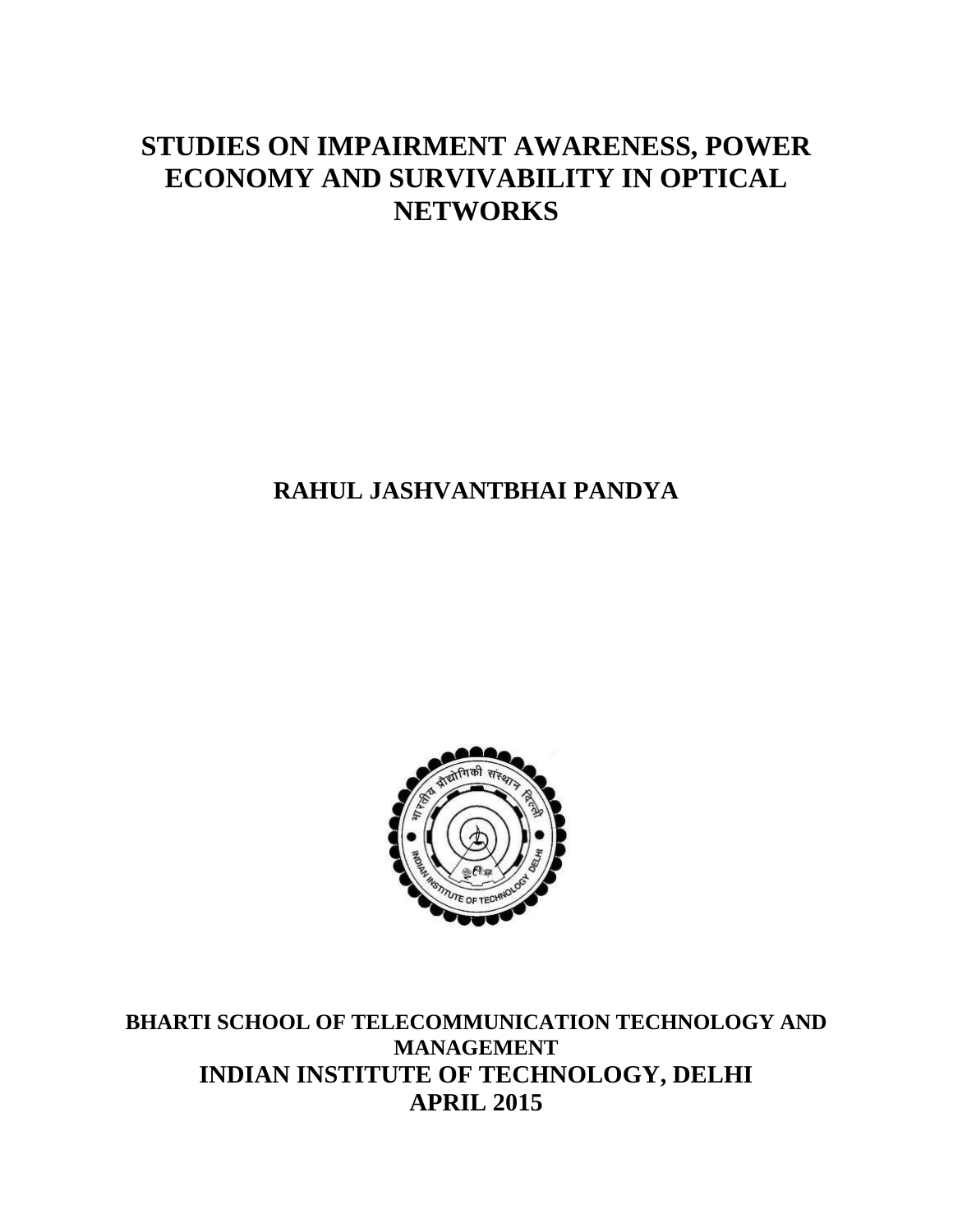**© Indian Institute of Technology, Delhi, New Delhi, 2015**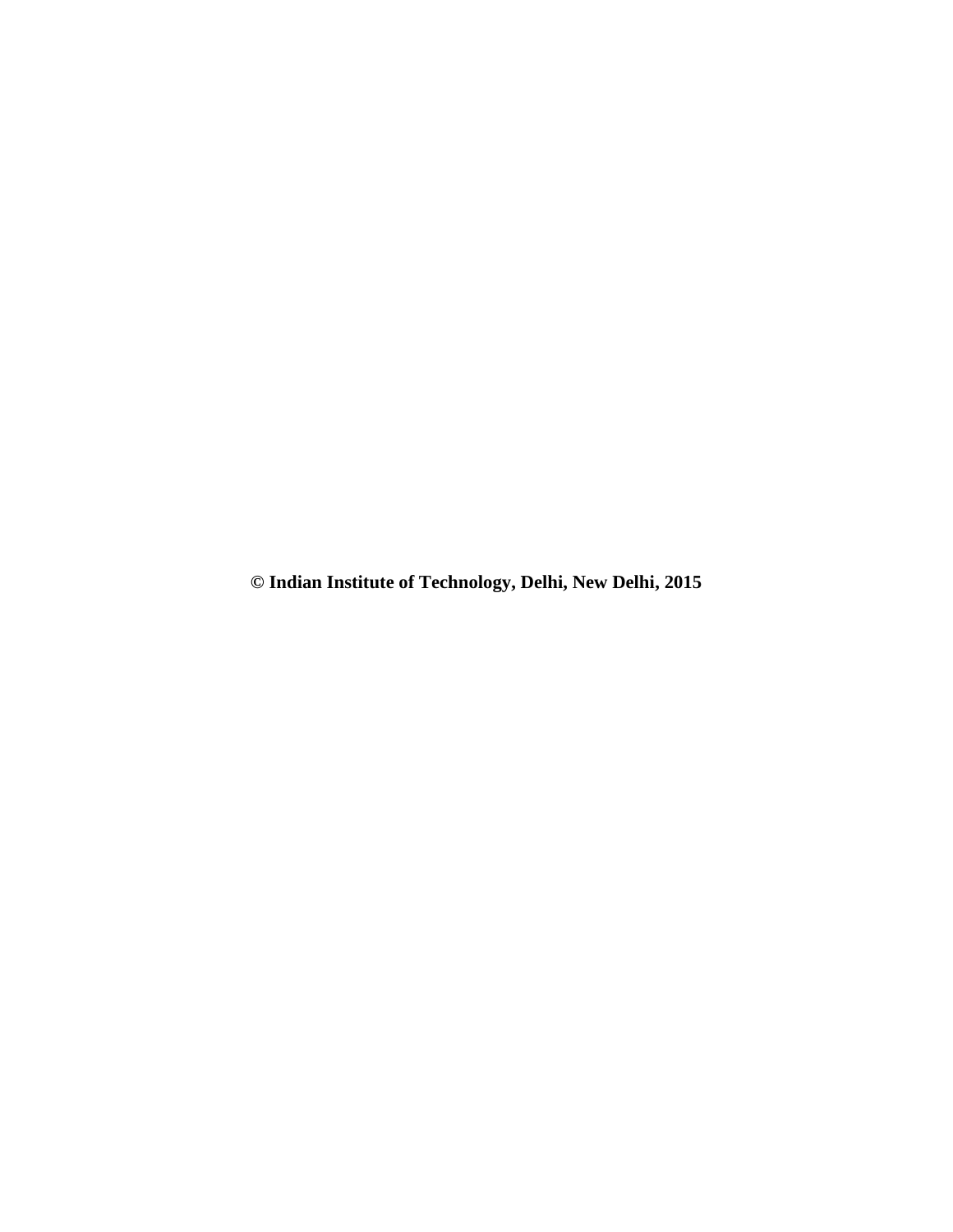#### **STUDIES ON IMPAIRMENT AWARENESS, POWER ECONOMY AND SURVIVABILITY IN OPTICAL NETWORKS**

by

#### **RAHUL JASHVANTBHAI PANDYA**

Bharti School of Telecommunication Technology and Management

Submitted In fulfillment of the requirements of the degree of

#### **DOCTOR OF PHILOSOPHY**

to the



**INDIAN INSTITUTE OF TECHNOLOGY DELHI APRIL 2015**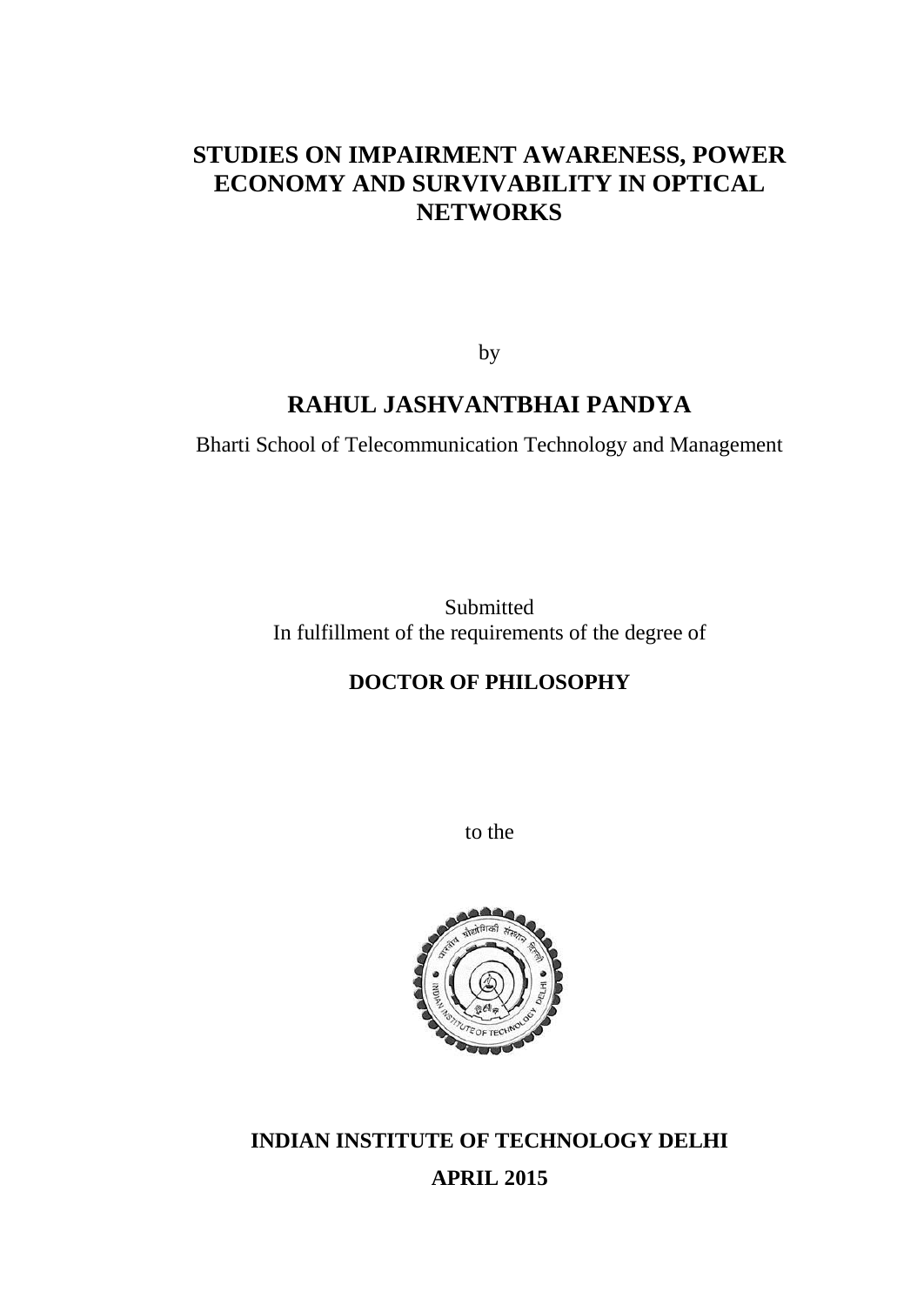**Dedicated to my father, mother and wife, whose blessings always guide me!**

**Rahul Jashvantbhai Pandya**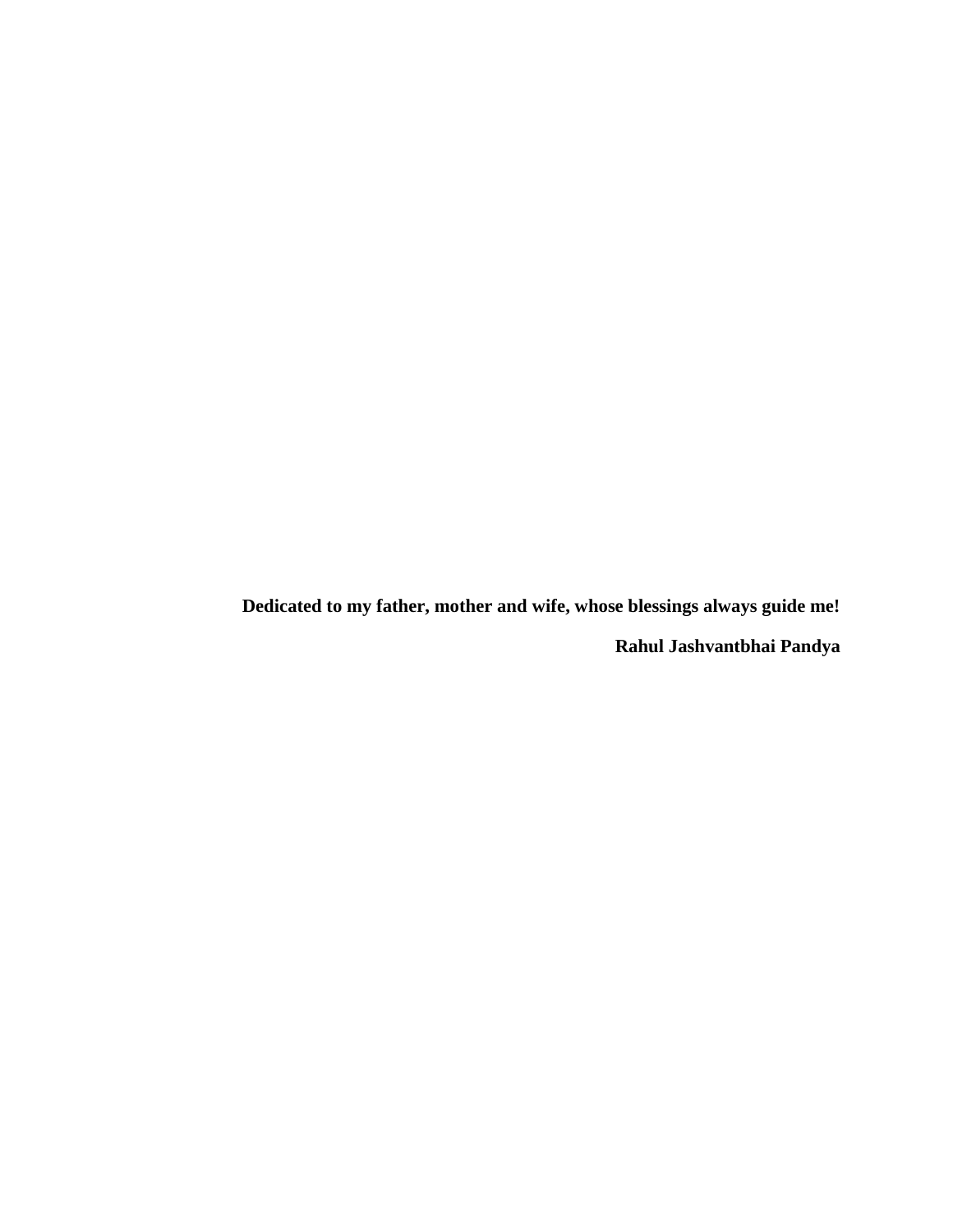#### **CERTIFICATE**

This is to certify that the thesis entitled "**Studies on Impairment Awareness, Power Economy and Survivability in Optical Networks"** being submitted by **Mr. Rahul Jashvantbhai Pandya** to the Bharti School of Telecommunication Technology and Management, Indian Institute of Technology, Delhi, for the award of degree of **Doctor of Philosophy** is the record of the bona-fide research work carried out by him. He has worked under our supervision and guidance. The thesis, in our opinion has reached the standards fulfilling the requirements of the regulations relating to the degree. The results contained in this thesis have not been submitted either in part or in full to any other university or institute for the award of any degree or diploma.

Department of Electrical Engineering Department of Electrical Engineering Indian Institute of Technology, Delhi Indian Institute of Technology, Delhi New Delhi-110016 New Delhi-110016

Professor Vinod Chandra Professor Devi Chadha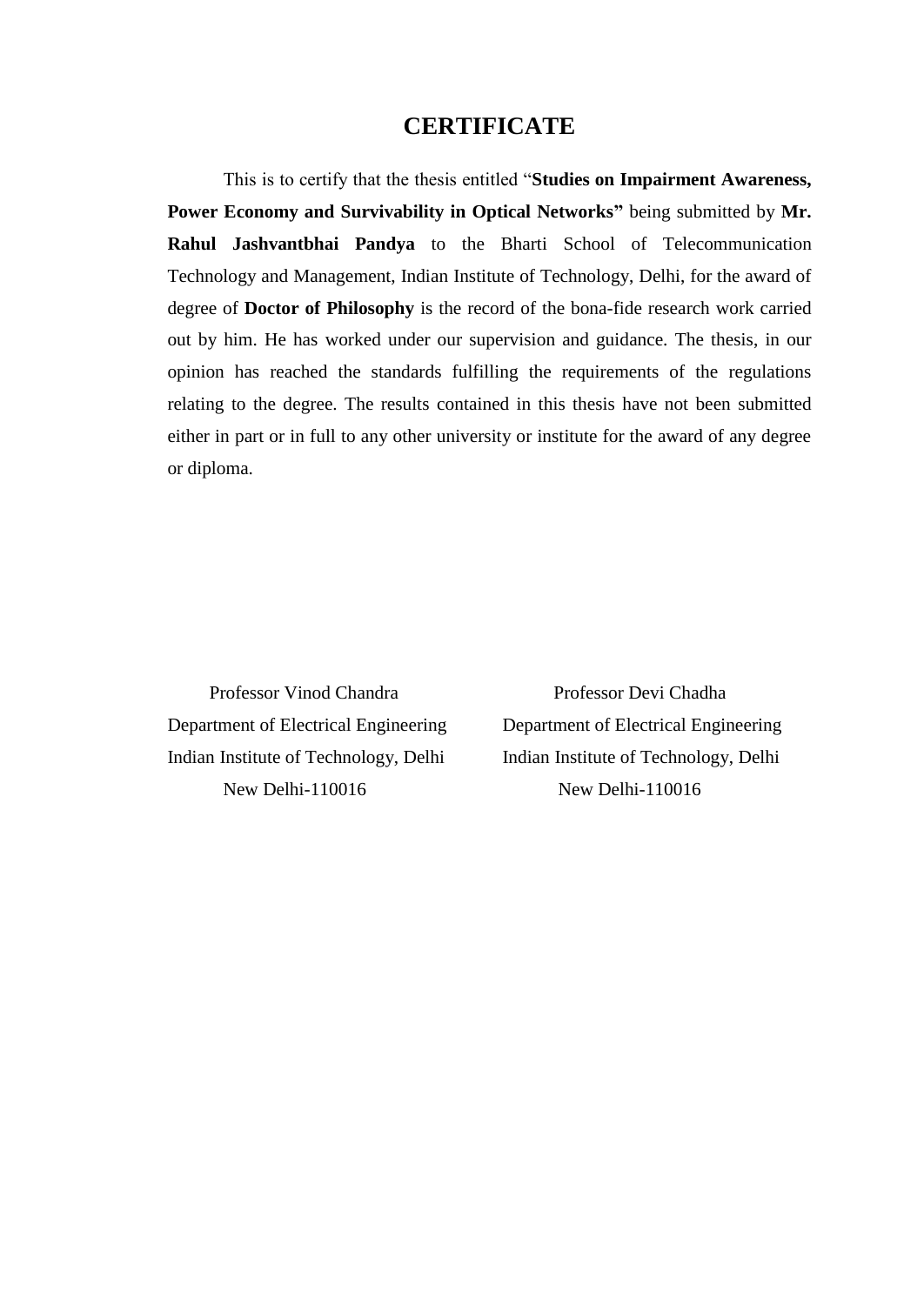#### **Acknowledgements**

It is a most pleasant task to acknowledge the sincere gratitude to many people who helped to complete this research work and thesis. I express my sincere gratitude to my Ph.D. supervisors, Prof. Vinod Chandra and Prof. Devi Chadha for their valuable guidance and continuous efforts in completion of this research work. Apart from the technical training they formulated my attitude towards life.

I also express my sincere gratitude to my student research committee members, Prof. Subrat Kar, Prof. M. R. Shenoy and Prof. V. K. Jain for providing their comments and suggestions to improve this research work and thesis.

I express my thanks to the Bharti School of Telecommunication Technology and Management, Indian Institute of Technology, Delhi and Indian government to provide continuous funding of scholarship and excellent laboratory support to complete this research work.

Especially, I express gratitude to Prof. Deepa Venkitesh and Mr. Aravind for their excellent laboratory support and invaluable guidance in performing the research experiments at optical communication engineering and networking laboratory, Indian Institute of Technology, Madras, Chennai.

I express my thanks to the staff of optical communication laboratory, Electrical Engineering Department, Indian Institute of Technology, Delhi, Mrs. Neeru Asija, Mr. Jagdish Naudiyal and Mr. G. S. Negi for their continuous support in the completion of this research and thesis.

On a personal note, I express my sincere gratitude for the generosity and encouragement to Mrs. Shanta K. Chandra, which cannot be expressed in words. I would like to thank my mother and wife, whose invaluable sacrification of their time spent in staying far from me during the period of research. I express thanks to Mr. Manish Sharma, Mrs. Sangeetha R. G., Mr. Sayak, Mrs. Vineeta Dubey and Mr. Ratikanta Behera who provided the continuous motivation to complete this research work and thesis.

Date: (Rahul Jashvantbhai Pandya)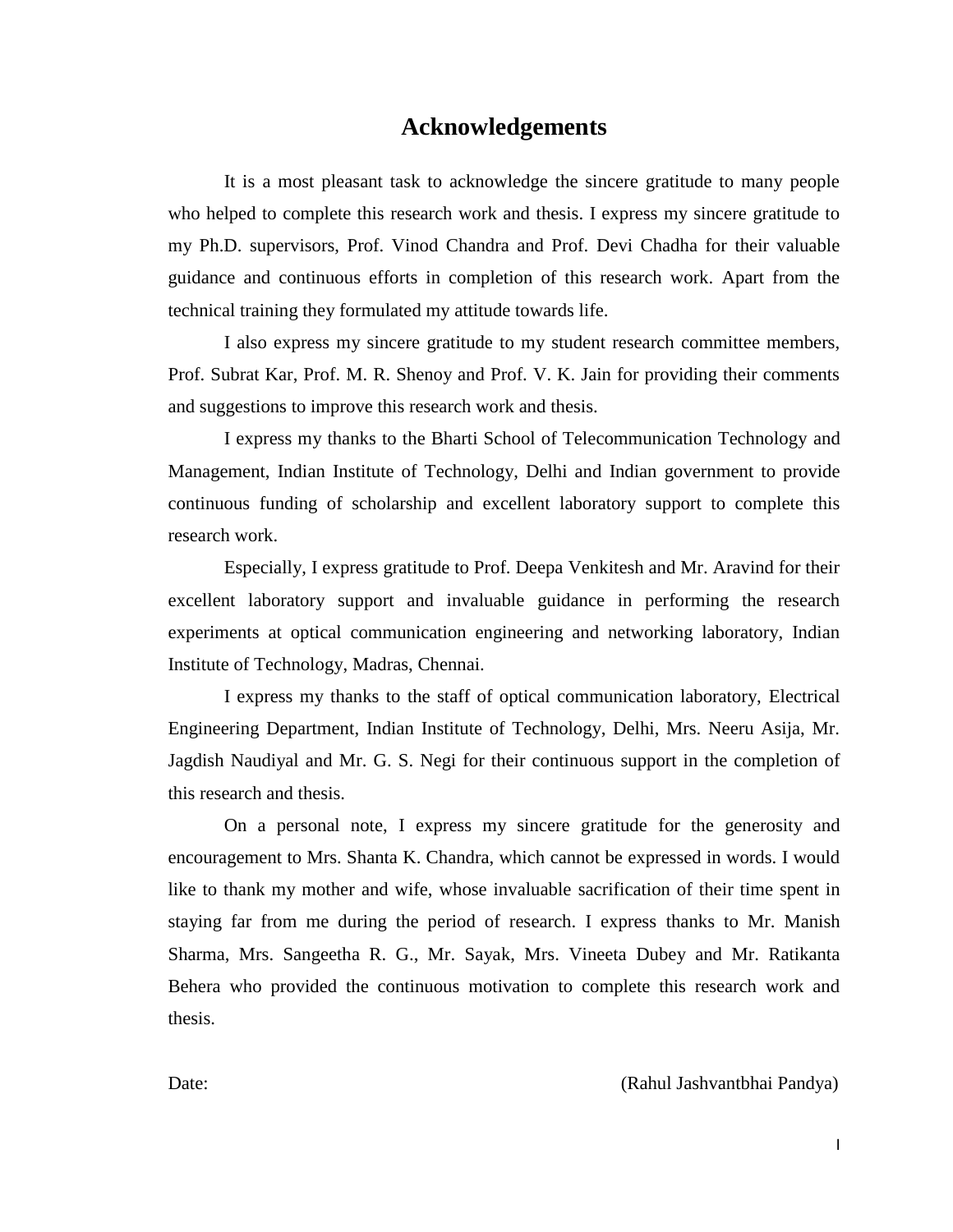#### **ABSTRACT**

In this thesis, we have proposed several solutions to achieve the Impairment Awareness (IA), Power Economy (PE), Survivability and Reliability in Optical Wavelength Division Multiplexing (WDM) networks. In order to overcome the effects of Physical Layer Impairments (PLIs), we have designed and implemented the Impairment Aware-Routing and Wavelength Assignment (IA-RWA) Algorithms, which introduce IA without deploying additional regenerators. The first is IA-RWA with Distributed Light-Path Monitoring (DLPM)-modules, the second is IA-RWA with Dynamic Channel Spacing (DCS) and the third is IA-RWA with Curtailed Bandwidth Allocation (CBA). The proposed IA-RWA algorithms show substantial increase in the IA. Moreover, we also present an experimental demonstration of an impairment aware automatic light-path switching, which also shows a significant improvement in IA.

In order to increase IA, commercial service providers are deploying the regenerators to reduce the noise accumulated by PLIs. This increases the power and capital cost of the networks. On the other hand, to achieve the PE, optical transparency is required. Hence, there is a trade-off between IA and PE. In order to provide the simultaneous increase in IA and PE, we have optimized the selective usage problem of Traffic Grooming-Mixed Regeneration-All Optical Wavelength Conversion (TG-MR-AOWC) using Integer Linear Programming (ILP) and heuristic approaches. The application of TG-MR-AOWC is also evaluated using OptSim Matlab hardware cosimulation. Moreover, we also present an experimental demonstration of an automatic AOWC to increase the IA and PE together.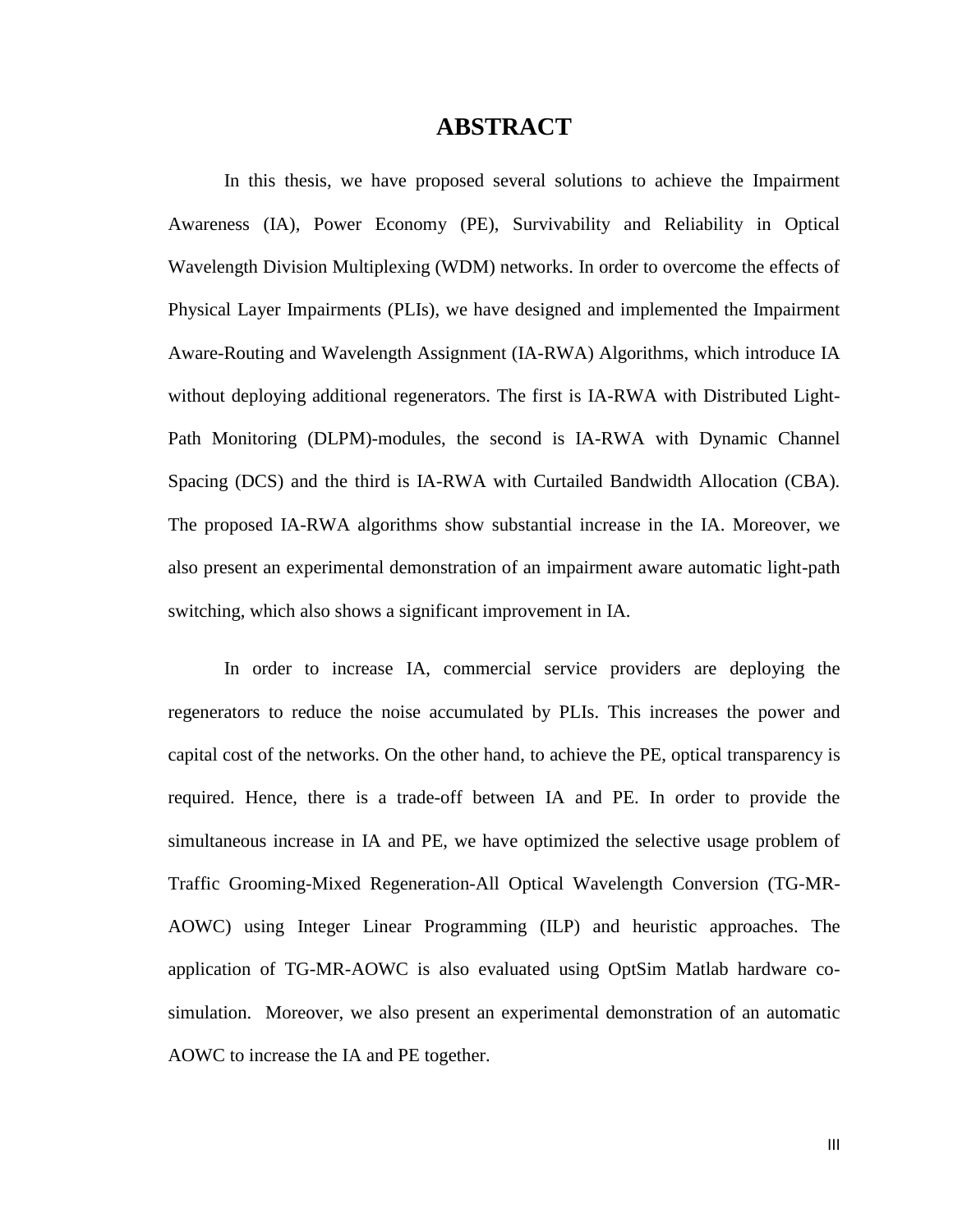Since the WDM networks carries high-speed services, it becomes essential to provide survivability against the link and light-path failures. Hence, Survivability and Reliability are also important issues along with IA and PE. In this thesis, we present an application of three well known algorithms to increase the survivability along with IA and PE. The first is Kruskal's minimal weighted topology search algorithm. The second is Hamiltonian cycle (H-cycle) based survivable topology search algorithm and the third is *k*-survivable topology search algorithm. Moreover, we also present the terminal-toterminal (terminal) reliability study for the survivable topologies. The terminal reliability values for the survivable topologies helps the service providers to choose an appropriate survivable topology to restore the traffic.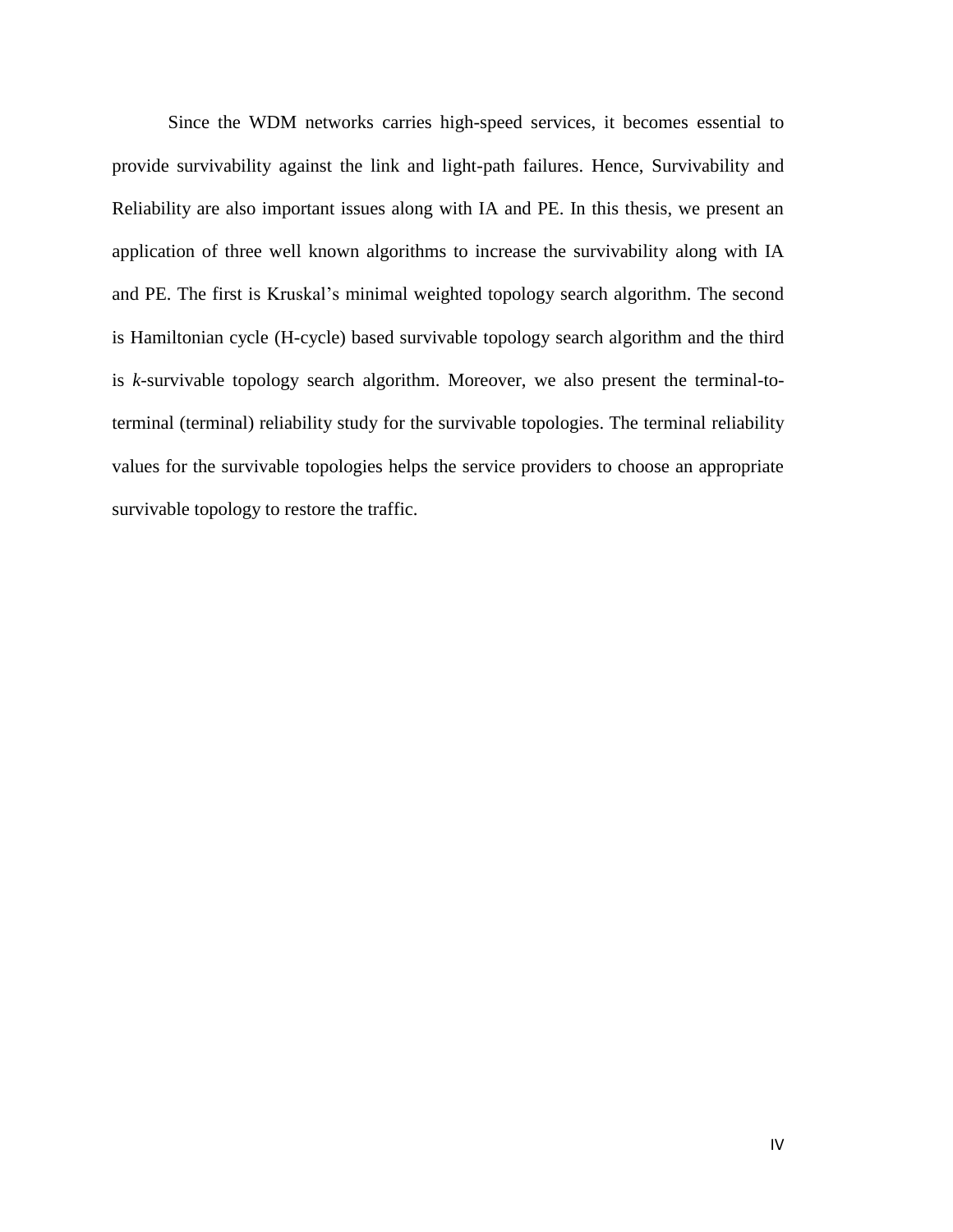#### **CONTENTS**

### **1 INTRODUCTION**

| 1.1                                                                               |
|-----------------------------------------------------------------------------------|
| 1.2                                                                               |
| 1.3                                                                               |
| 1.3.1                                                                             |
| 1.3.2                                                                             |
| 1.3.3                                                                             |
| 1.3.3.1                                                                           |
| 1.3.3.2                                                                           |
| Issues and Challenges in Optical Wavelength Division Multiplexing<br>1.4          |
|                                                                                   |
| 1.4.1                                                                             |
| 1.4.1.1                                                                           |
| 1.4.1.2                                                                           |
| 1.4.1.3                                                                           |
| 1.4.1.4                                                                           |
| 1.4.1.5                                                                           |
| Trade-off between Impairment Awareness and Power Economy in Optical<br>1.5        |
|                                                                                   |
| 1.5.1 Literature Survey on Impairment Awareness and Power Economy together        |
|                                                                                   |
| Survivability and Terminal Reliability with Impairment Awareness and Power<br>1.6 |
|                                                                                   |
| Literature Survey on Survivability in Optical WDM Networks 17<br>1.6.1            |
| 1.7                                                                               |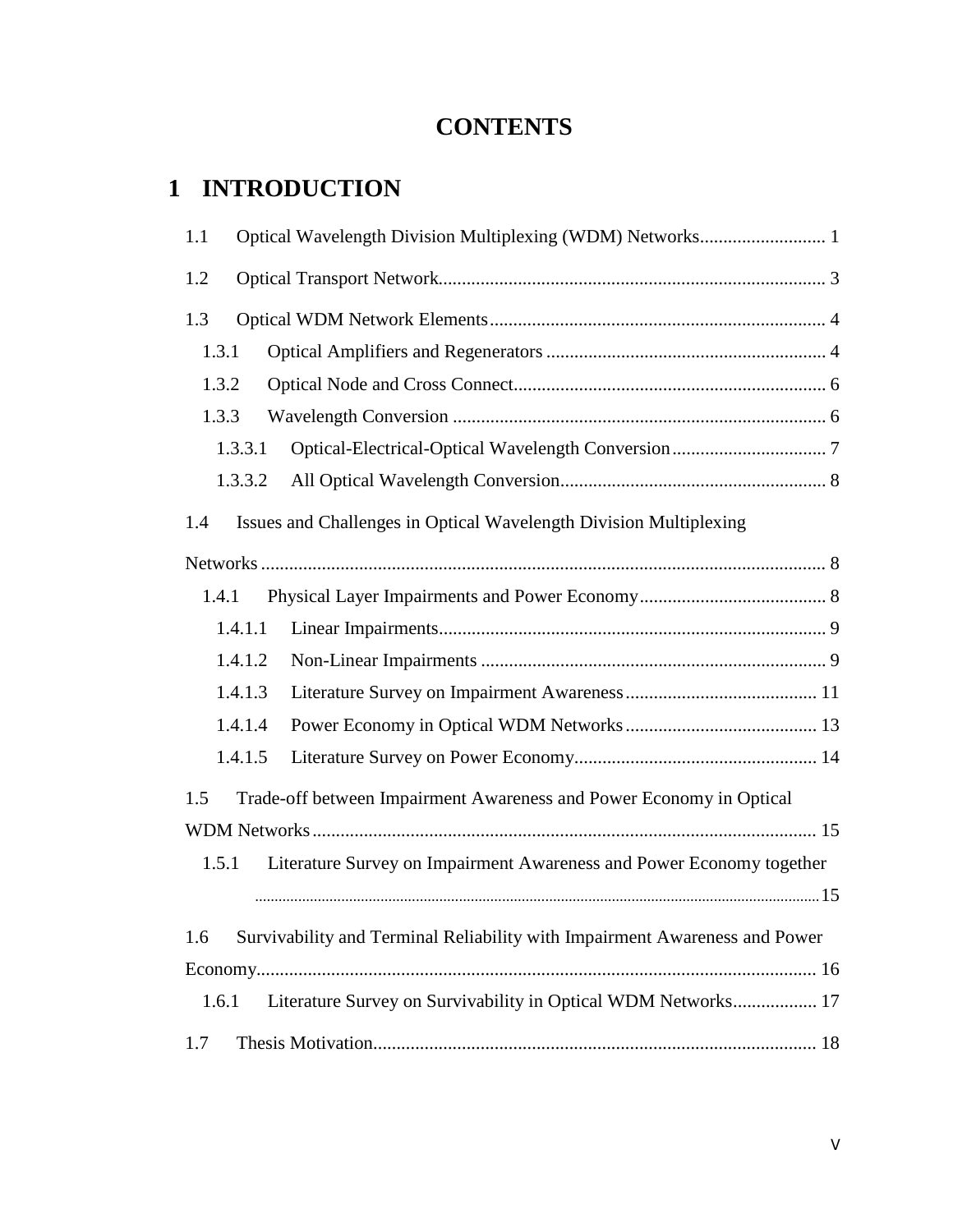# **2 IMPAIRMENT AWARENESS IN OPTICAL WAVELENGTH DIVISION MULTIPLEXING NETWORKS**

| 2.1   |                                                                         |
|-------|-------------------------------------------------------------------------|
| 2.2   |                                                                         |
| 2.3   |                                                                         |
| 2.3.1 |                                                                         |
| 2.3.2 |                                                                         |
| 2.3.3 |                                                                         |
| 2.4   |                                                                         |
| 2.4.1 |                                                                         |
| 2.4.2 |                                                                         |
| 2.4.3 |                                                                         |
| 2.4.4 | Effect of Monitoring Interval "T" on Connection Establishment Delay  42 |
| 2.4.5 | Blocking Probability and Connection Establishment Delay with Link       |
|       |                                                                         |
| 2.4.6 |                                                                         |
| 2.5   | Experimental Demonstration of Impairment Aware Automatic Switching 48   |
| 2.6   |                                                                         |
| 3     | <b>POWER ECONOMY AND IMPAIRMENT AWARENESS</b>                           |
|       | IN OPTICAL WDM NETWORKS                                                 |

| 3.2 Traffic Grooming, Mixed Regeneration and All Optical Wavelength Conversion |  |
|--------------------------------------------------------------------------------|--|
|                                                                                |  |
|                                                                                |  |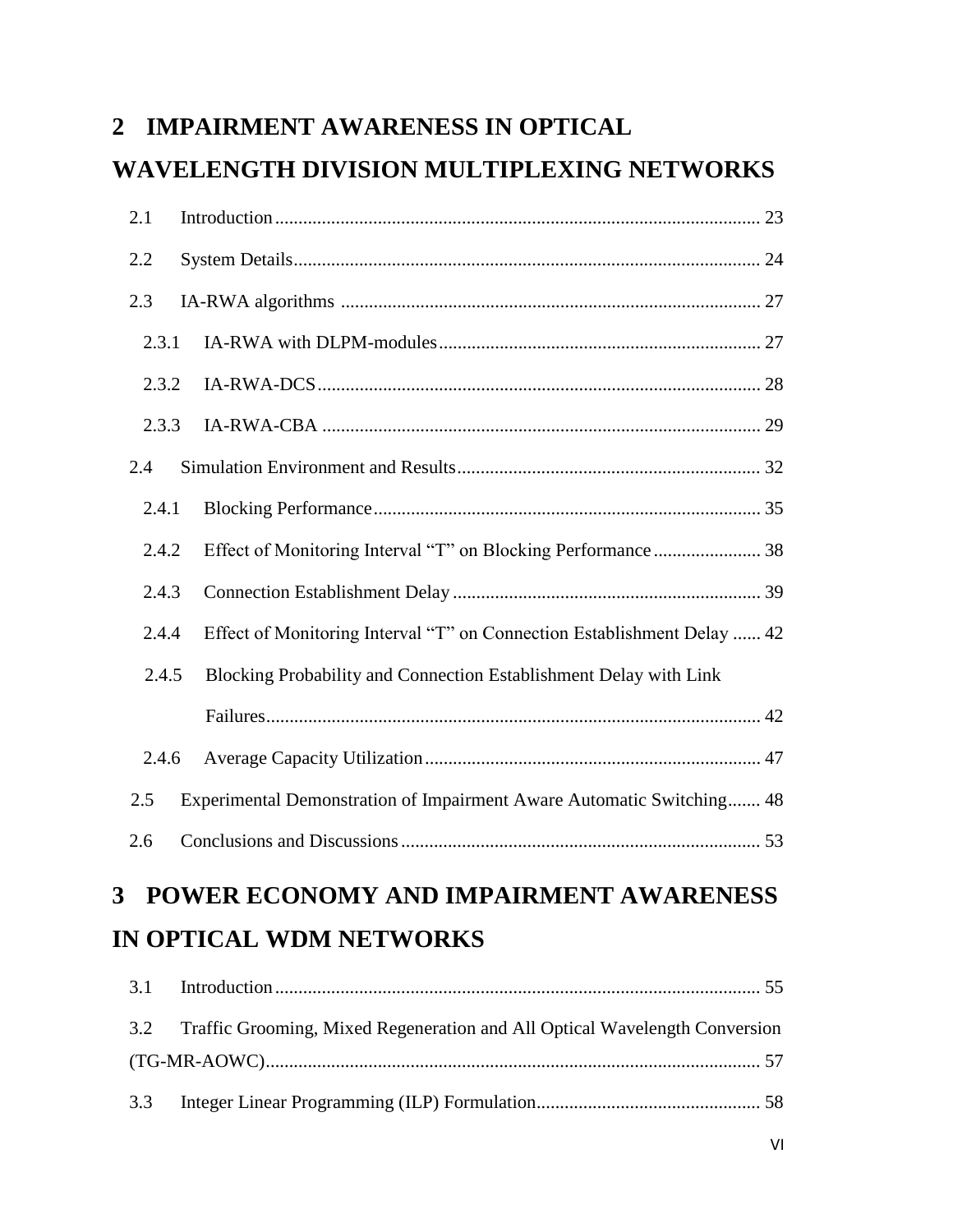| 3.4 |       |                                                                        |  |
|-----|-------|------------------------------------------------------------------------|--|
| 3.5 |       |                                                                        |  |
|     | 3.5.1 |                                                                        |  |
|     | 3.5.2 |                                                                        |  |
|     | 3.5.3 |                                                                        |  |
| 3.6 |       |                                                                        |  |
| 3.7 |       | Experimental Demonstration of Wavelength Conversion using AOWC  80     |  |
| 3.8 |       |                                                                        |  |
| 4   |       | SURVIVABILITY AND RELIABILITY WITH                                     |  |
|     |       | <b>IMPAIRMENT AWARENESS AND POWER ECONOMY</b>                          |  |
| 4.1 |       |                                                                        |  |
| 4.2 |       | Survivable Topology Search Algorithms with Impairment Awareness, Power |  |
|     |       |                                                                        |  |
|     | 4.2.1 | Survivable Topology Search using Kruskal's Algorithm 88                |  |
|     | 4.2.2 |                                                                        |  |
|     | 4.2.3 |                                                                        |  |
| 4.3 |       |                                                                        |  |
|     | 4.3.1 |                                                                        |  |
|     | 4.3.2 |                                                                        |  |
|     | 4.3.3 |                                                                        |  |
| 4.4 |       |                                                                        |  |
| 4.5 |       |                                                                        |  |
|     | 4.5.1 |                                                                        |  |
|     | 4.5.2 |                                                                        |  |
| 4.6 |       |                                                                        |  |
| 4.7 |       |                                                                        |  |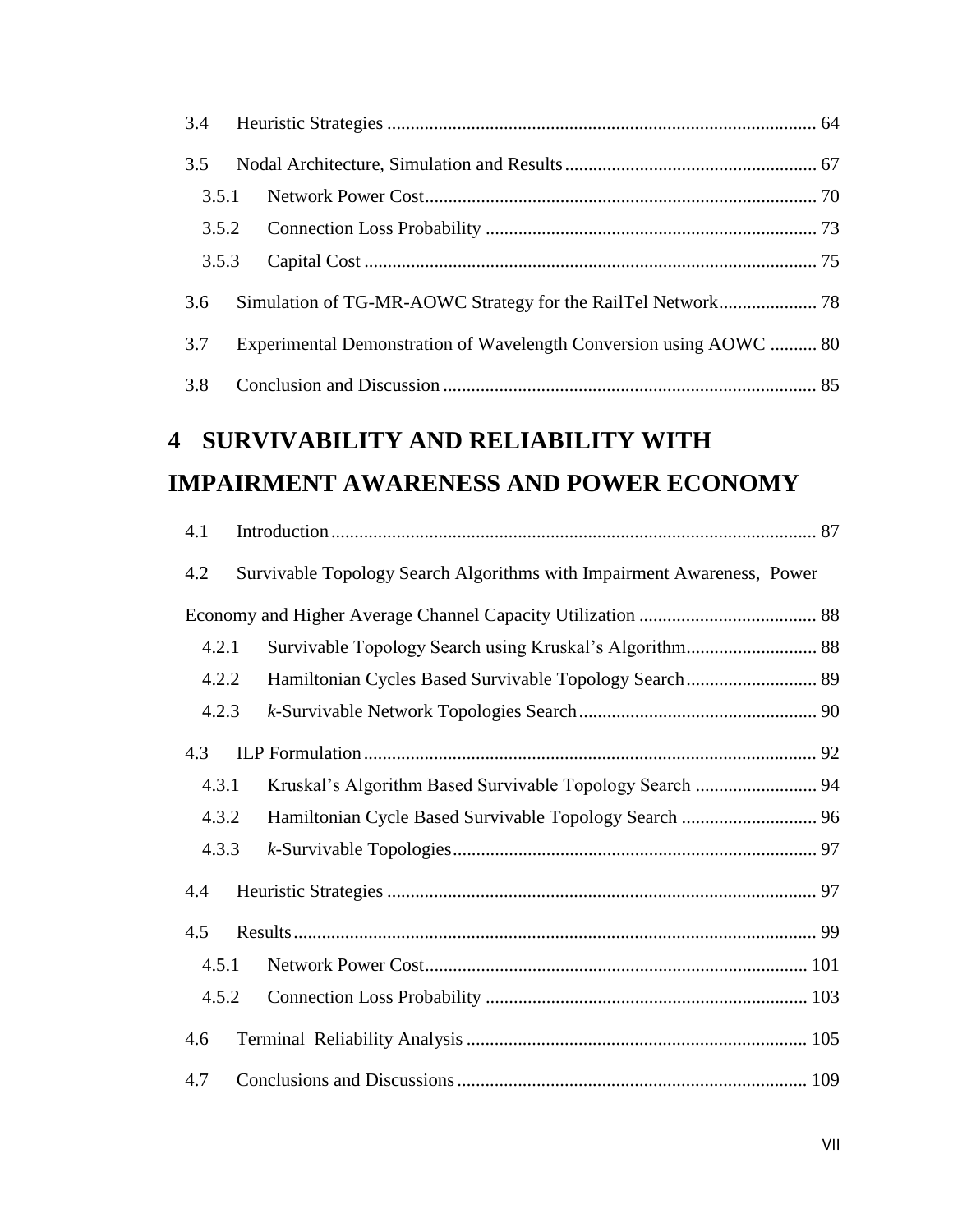### 5 CONCLUSIONS AND SCOPE FOR FUTURE WORK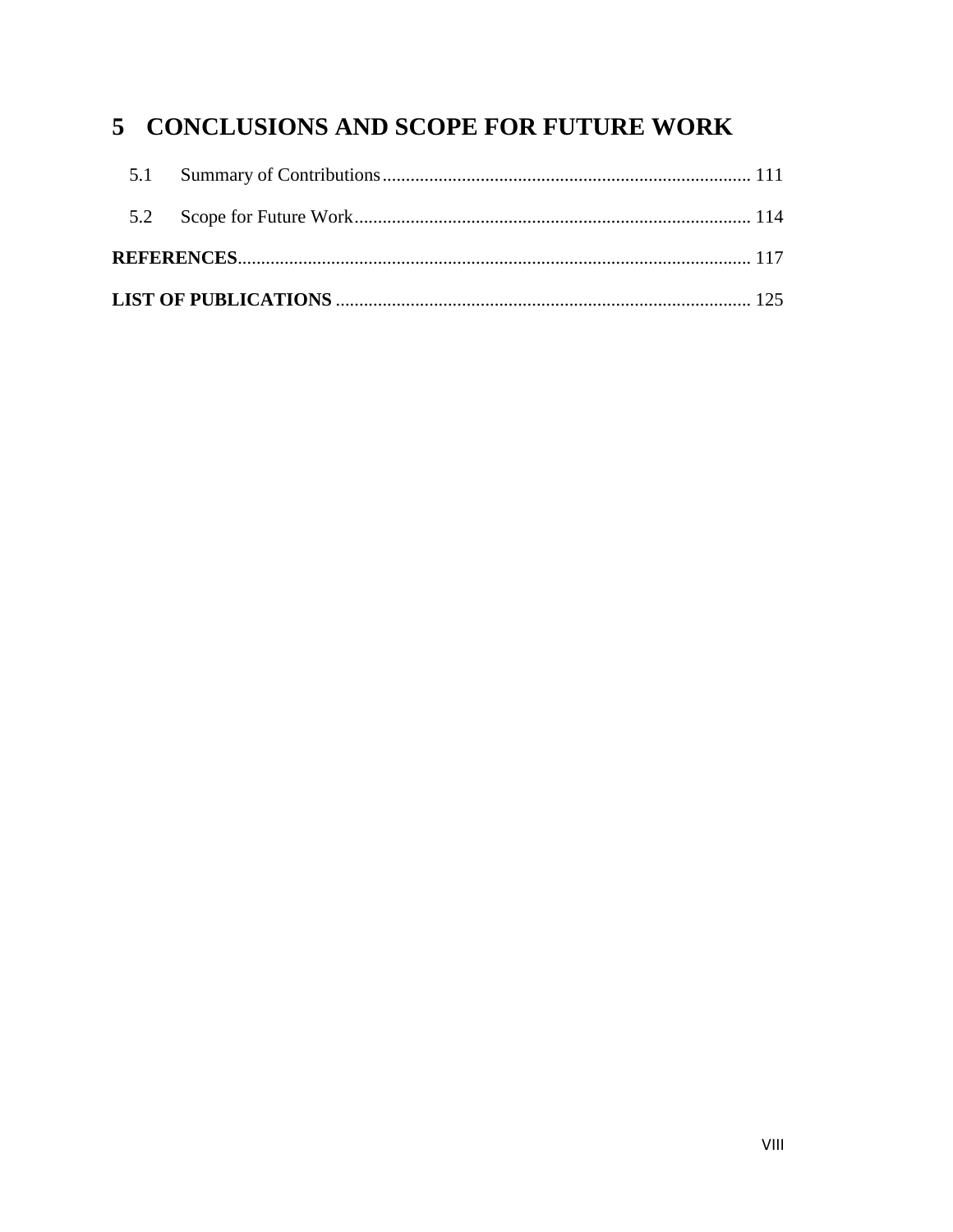# **LIST OF FIGURES**

| Fig.1.1    | Four channel point-to-point WDM transmission system                  | $\mathbf{1}$   |
|------------|----------------------------------------------------------------------|----------------|
| Fig.1.2    | The ITU wavelength grid with 100 GHz channel spacing                 | $\overline{2}$ |
| Fig.1.3    |                                                                      | $\overline{4}$ |
| Fig.1.4    |                                                                      | $\overline{7}$ |
| Fig.1.5    |                                                                      | 11             |
| Fig.2.1    | System details of IA-RWA for a WDM network with DLPM-modules.        | 27             |
| Fig.2.2    |                                                                      | 30             |
| Fig.2.3(a) |                                                                      | 33             |
| Fig.2.3(b) |                                                                      | 34             |
| Fig.2.4(a) |                                                                      | 36             |
| Fig.2.4(b) |                                                                      | 37             |
| Fig.2.4(c) |                                                                      | 37             |
| Fig.2.4(d) | Blocking performance of the RailTel network at traffic load of 150 E | 38             |
| Fig.2.5(a) | Connection establishment delays of IA-RWA algorithms for RailTel     | 40             |
| Fig.2.5(b) | Connection establishment delays of IA-RWA algorithms for             | 41             |
| Fig.2.5(c) | Connection establishment delay of IA-RWA algorithms for RailTel and  | 41             |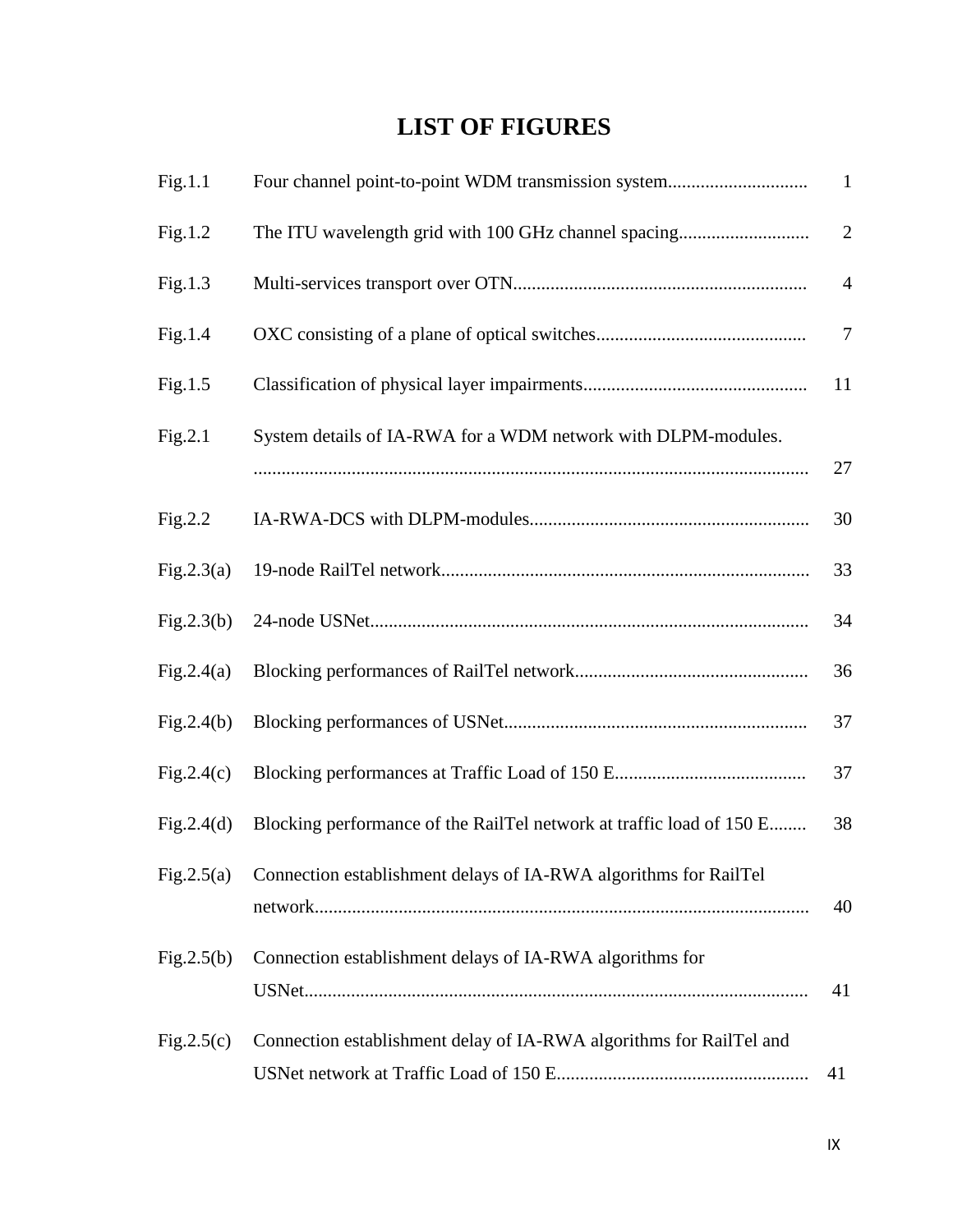| Fig.2.5(d) | Connection establishment delay of the RailTel network at traffic load of   | 44 |
|------------|----------------------------------------------------------------------------|----|
| Fig.2.6(a) | Blocking performance of RailTel network with 1-link                        | 44 |
| Fig.2.6(b) | Blocking performance of RailTel network with 2-link                        | 45 |
| Fig.2.7(a) | Blocking performance of USNet with 1-link                                  | 45 |
| Fig.2.7(b) |                                                                            | 46 |
| Fig.2.8(a) | Comparison of blocking performance of all IA-RWA algorithms for            | 46 |
| Fig.2.8(b) | Comparison of blocking performance of all IA-RWA algorithms for            | 47 |
| Fig.2.9    | Average capacity utilization for various algorithms of the RailTel network | 48 |
| Fig.2.10   |                                                                            | 50 |
| Fig.2.11   |                                                                            | 50 |
| Fig.2.12   | Optical eye diagram generated through DCA-J 86100C in the absence of       | 51 |
| Fig.2.13   | Optical eye diagram generated through DCA-J 86100C in the presence of      | 51 |
| Fig.2.14   | Received electrical signal from the photo receiver on TDS 2024 DSO         | 52 |
| Fig.2.15   |                                                                            | 52 |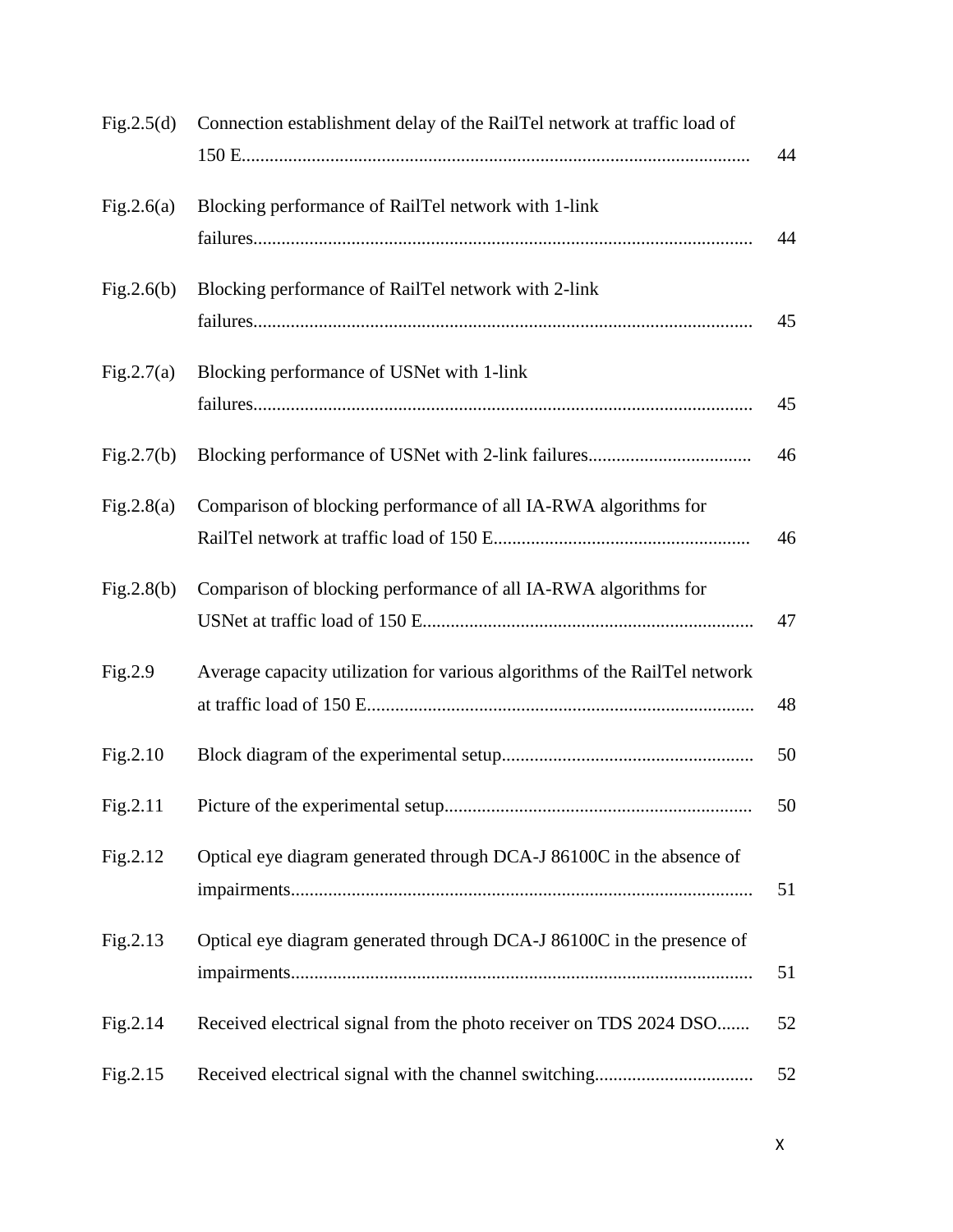| Fig.3.1    |                                                                           | 69 |
|------------|---------------------------------------------------------------------------|----|
| Fig.3.2(a) |                                                                           | 71 |
| Fig.3.2(b) |                                                                           | 72 |
| Fig.3.2(c) |                                                                           | 72 |
| Fig.3.3(a) |                                                                           | 74 |
| Fig.3.3(b) |                                                                           | 74 |
| Fig.3.4(a) |                                                                           | 77 |
| Fig.3.4(b) |                                                                           | 77 |
| Fig.3.5    | Block diagram of hardware feasibility of TG-MR-AOWC                       | 78 |
| Fig.3.6    | Hardware simulation diagram for TG-MR-AOWC strategy                       | 79 |
| Fig.3.7    | Eye diagram at node 8 with the Q-factor of 8.821 for the RailTel network. | 80 |
| Fig.3.8(a) |                                                                           | 81 |
| Fig.3.8(b) |                                                                           | 82 |
| Fig.3.9    | Signal wavelength at 1549.3 nm and converted signal wavelength at 1546    | 83 |
| Fig.3.10   | diagram of a received signal with the Q-factor of<br>Eye                  | 83 |
| Fig.3.11   | Eye diagram of a received signal with the Q-factor of 7.926 after AOWC    | 84 |
| Fig.3.12   |                                                                           | 84 |
| Fig.4.1(a) | Virtual survivable topology using Kruskal's algorithm in case of          |    |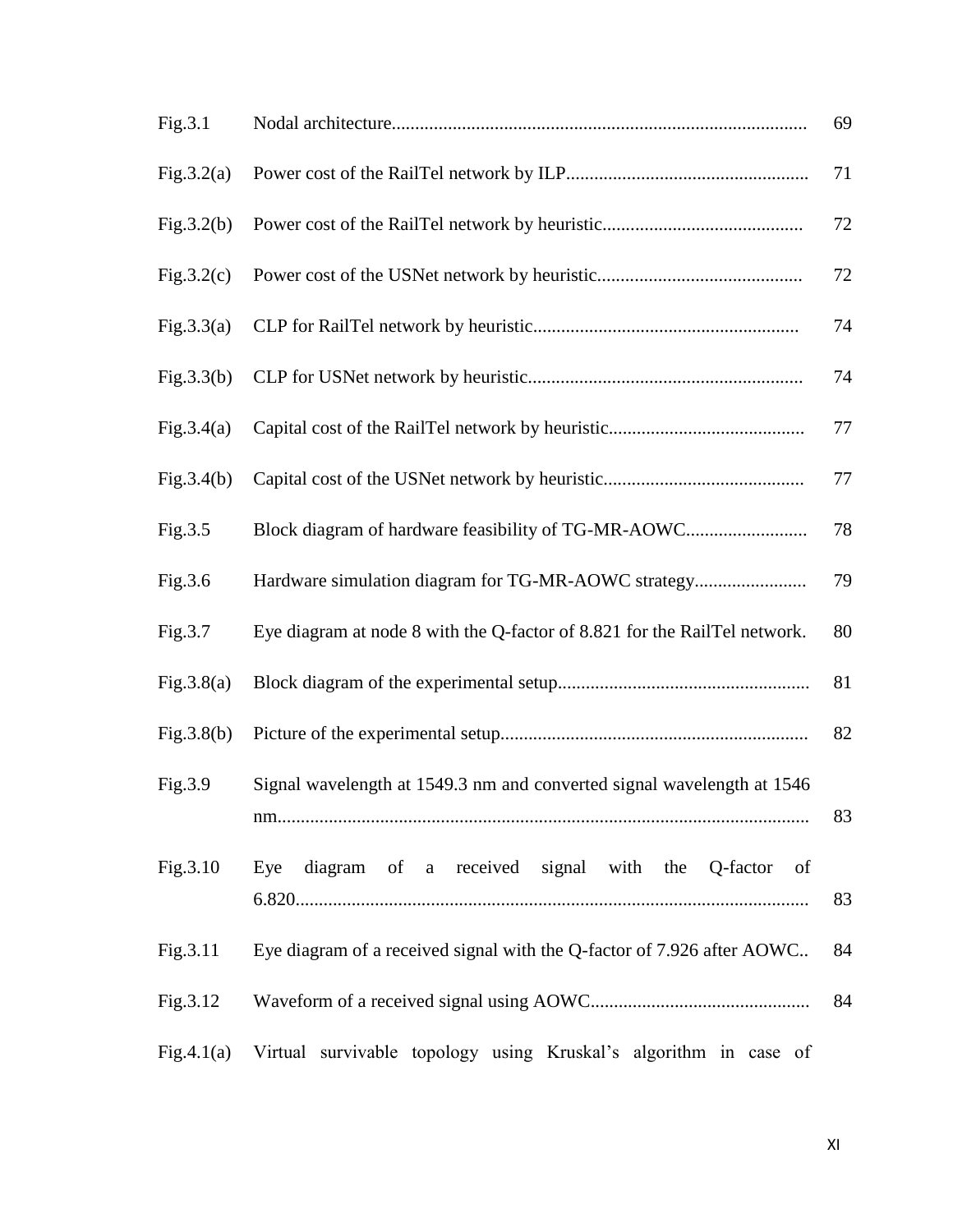|            |                                                                      | 90  |
|------------|----------------------------------------------------------------------|-----|
| Fig.4.1(b) |                                                                      | 91  |
| Fig.4.1(c) | Virtual survivable topology searched by k-survivable topology search | 92  |
| Fig.4.2(a) |                                                                      | 102 |
| Fig.4.2(b) |                                                                      | 102 |
| Fig.4.2(c) |                                                                      | 103 |
|            |                                                                      | 104 |
|            |                                                                      | 105 |
| Fig.4.4    |                                                                      | 106 |
| Fig.4.5    |                                                                      | 107 |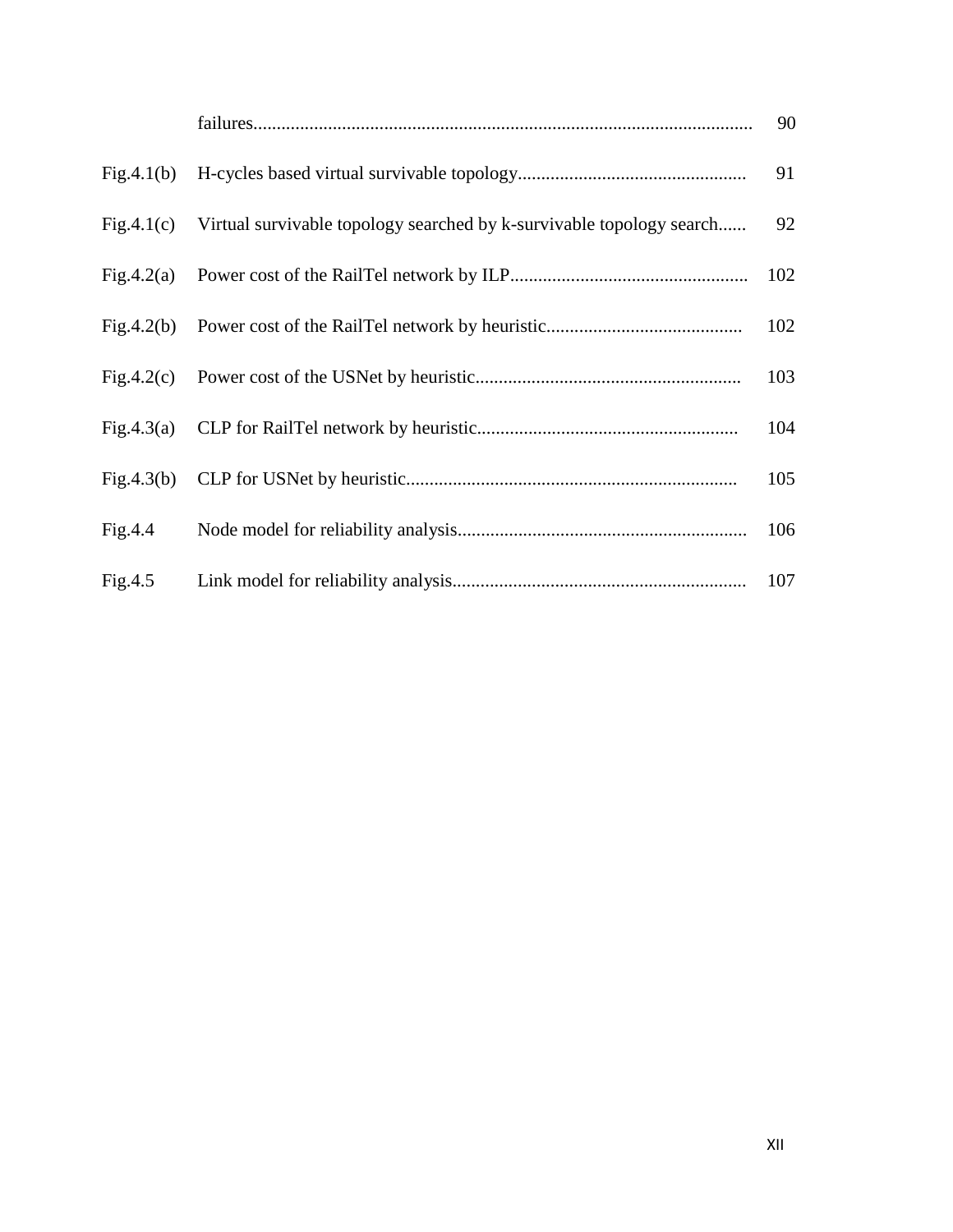# **LIST OF TABLES**

| Table 3.2 Comparison of results at 150 E of traffic load for RailTel network75     |  |
|------------------------------------------------------------------------------------|--|
|                                                                                    |  |
|                                                                                    |  |
|                                                                                    |  |
| Table 4.1 Comparison of results at 150E of traffic load for RailTel and USNet  103 |  |
| Table 4.2 Network terminal reliability analysis for the RailTel and USNet  108     |  |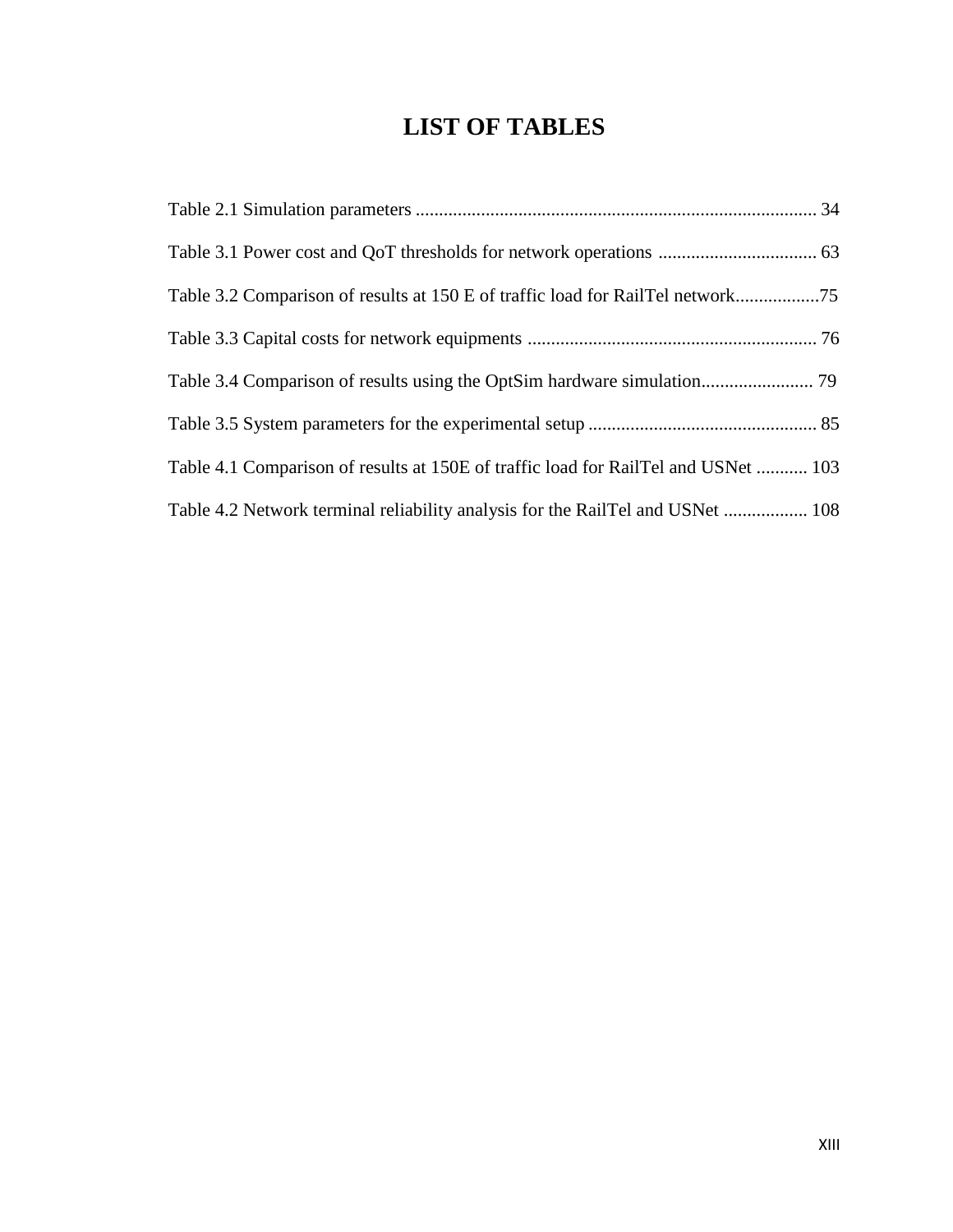# **LIST OF ABRIVIATION**

| <b>ADMs</b> | <b>Add Drop Multiplexers</b>                               |
|-------------|------------------------------------------------------------|
| <b>AOWC</b> | All Optical Wavelength Conversion                          |
| <b>APD</b>  | <b>Avalanch Photo Detector</b>                             |
| <b>API</b>  | <b>Application Programming Interfacing</b>                 |
| <b>ASE</b>  | <b>Amplifier Spontaneous Emission</b>                      |
| <b>BER</b>  | <b>Bit Error Rate</b>                                      |
| <b>CBA</b>  | <b>Curtailed Bandwidth Allocation</b>                      |
| CD          | <b>Chromatic Dispersion</b>                                |
| <b>CIC</b>  | <b>Client Interface Cards</b>                              |
| <b>CLP</b>  | <b>Connection Loss Probability</b>                         |
| <b>DCA</b>  | <b>Digital Communication Analyzer</b>                      |
| <b>DCM</b>  | <b>Dispersion Compensation Module</b>                      |
| <b>DCS</b>  | <b>Dynamic Channel Spacing</b>                             |
| <b>DFB</b>  | Distributed Feedback Laser                                 |
| <b>DLPM</b> | Distributed Light-Path Monitoring                          |
| <b>DSF</b>  | Dispersion Shifted Fiber                                   |
| <b>DWDM</b> | Dense Wavelengh Division Multiplexing                      |
| <b>EDFA</b> | Erbium Doped Fiber Amplifier                               |
| EIA-RWA     | Energy Impairment Aware-Routing and Wavelength Assignments |
| ES          | <b>Electrical Switching</b>                                |
| <b>FEC</b>  | <b>Forward Error Correction</b>                            |
| <b>FIT</b>  | Failures In Time                                           |
|             |                                                            |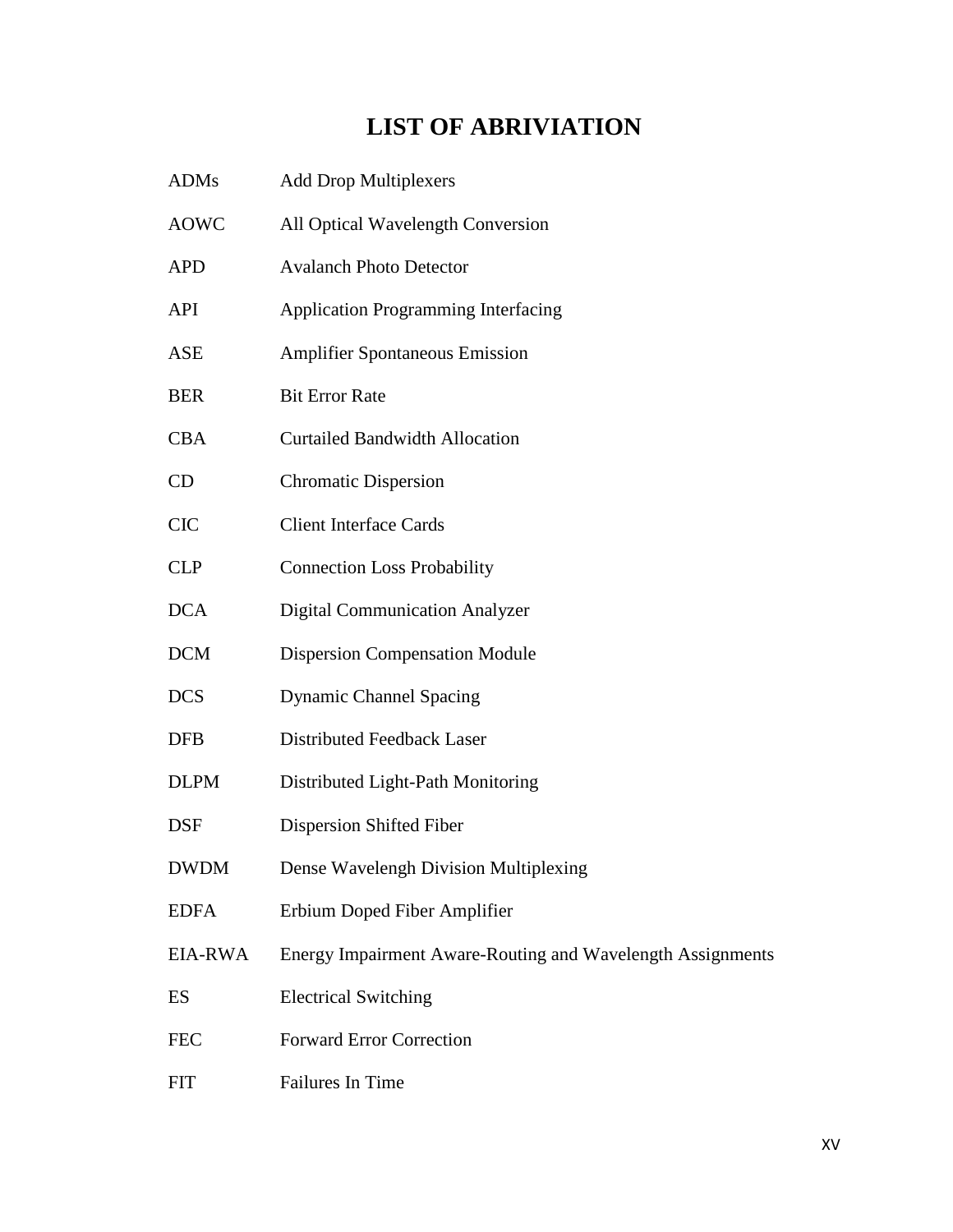| <b>FWM</b>    | Four Wave Mixing                                          |
|---------------|-----------------------------------------------------------|
| <b>GE</b>     | <b>Gigabit Ethernet</b>                                   |
| <b>GMPLS</b>  | Generalized Multi Protocol Label Switching                |
| <b>GR</b>     | Grooming                                                  |
| H-cycle       | Hamiltonian-cycle                                         |
| IA            | <b>Impairment Awareness</b>                               |
| <b>IA-RWA</b> | <b>Impairment Aware-Routing and Wavelength Assignment</b> |
| <b>ICT</b>    | <b>Instrument Control Toolbox</b>                         |
| ILP           | <b>Integer Linear Programming</b>                         |
| <b>ISI</b>    | Inter Symbol Interference                                 |
| ITU           | <b>International Telecommunication Union</b>              |
| <b>LCD</b>    | <b>Liquid Crystal Devices</b>                             |
| <b>LCoS</b>   | Liquid Crystal on Silicon                                 |
| <b>LDCF</b>   | Length of Dispersion Composition Fiber                    |
| LDs           | <b>Laser Diodes</b>                                       |
| <b>LIC</b>    | Line Interfacing Card                                     |
| LIs           | Linear Impairments                                        |
| <b>MEMS</b>   | Micro-Electro-Mechanical Systems                          |
| <b>MLR</b>    | Mixed Line Rate                                           |
| <b>MR</b>     | Mixed Regeneration                                        |
| <b>NDSF</b>   | Non-Dispersion Shifted single-mode optical Fiber          |
| NF            | Noise Figure                                              |
| <b>NLIs</b>   | Non-Linear Impairments                                    |
|               |                                                           |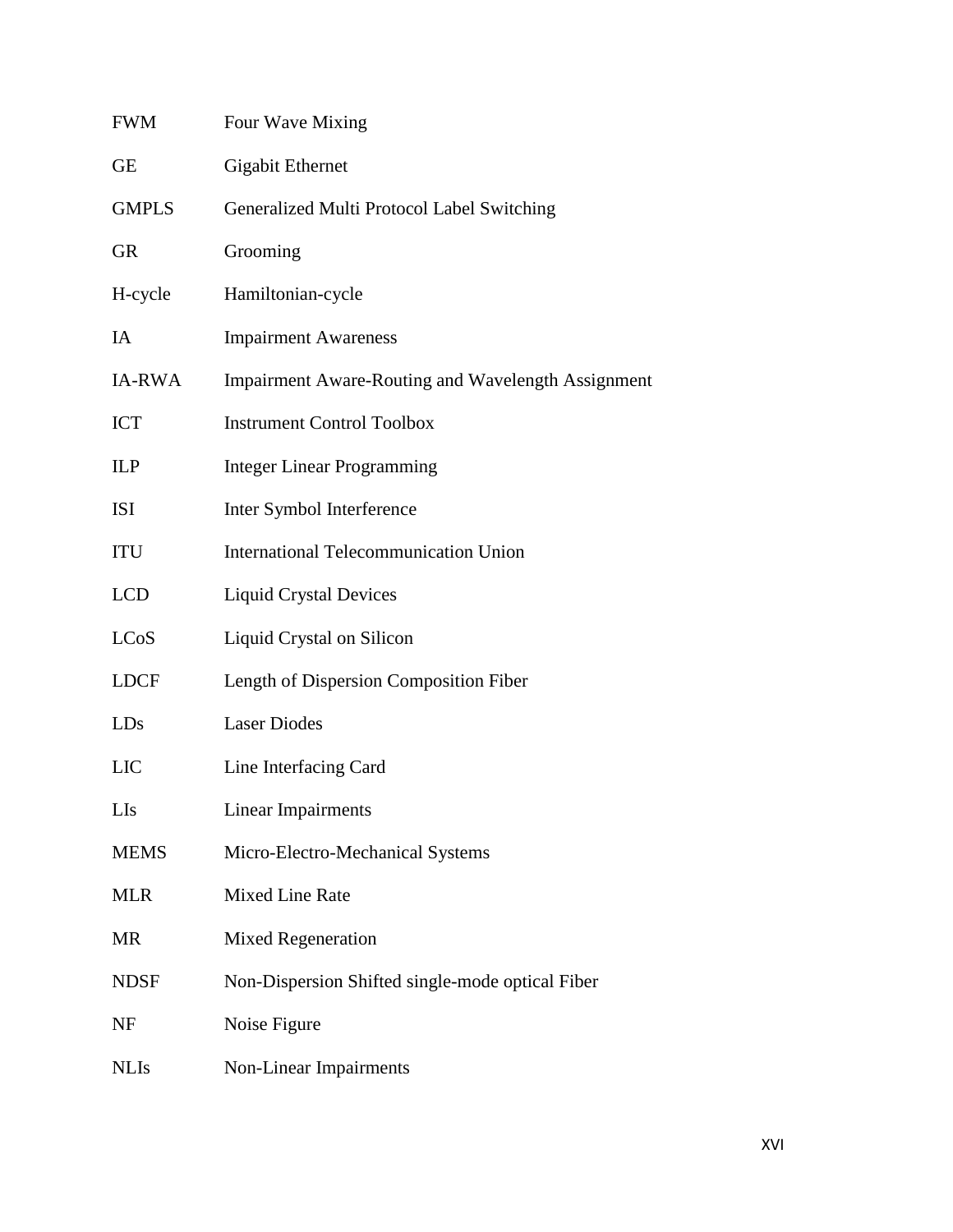- NRZ-PRBS Non Return to Zero-Pseudo Random Binary Sequence
- OADM Optical Add Drop Multiplexers
- OFDM Orthogonal Frequency Division Multiplexing
- OOK On Off Keying
- OPEX Operational Expenditure
- O-E-O Optical-Electrical-Optical
- OS Optical Switching
- OSNR Optical Signal to Noise Ratio
- OTN Optical Transport Network
- OUT-k Optical Transport Unit-k
- OXC Optical Cross Connect
- PD Photo Detector
- PDL Polarization Dependent Losses
- PE Power Economy
- PIN p–i–n photodiode
- PLC Planar Lightwave Circuits
- PLIs Physical Layer Impairments
- PMD Polarization Mode Dispersion
- PRBS Pseudo Random Binary Sequence Generator
- Q-factor Quality-factor
- QoS Quality of Service
- QoT Quality of Transmission
- RailTel 19-node Indian Railway network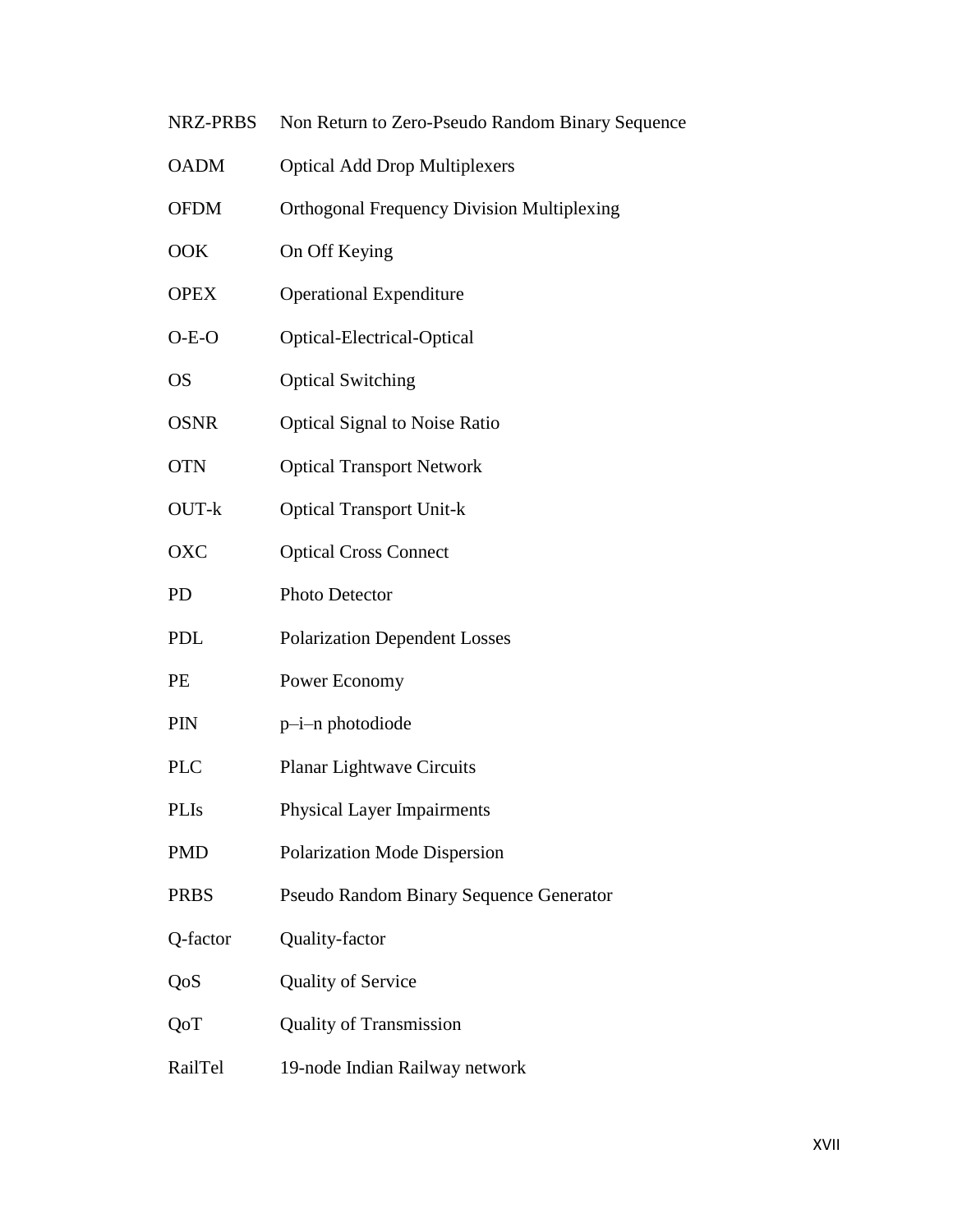| <b>RCR</b>      | Regeneration and Conversion Rack            |
|-----------------|---------------------------------------------|
| <b>ROADM</b>    | Reconfigurable Optical Add Drop Multiplexer |
| <b>RWA</b>      | Routing and Wavelength Assignment           |
| <b>SBS</b>      | <b>Stimulated Brillouin Scattering</b>      |
| <b>SDH</b>      | <b>Synchronous Digital Hierarchy</b>        |
| <b>SLA</b>      | <b>Service Level Agreements</b>             |
| <b>SLR</b>      | Single Line Rate                            |
| <b>SNR</b>      | Signal to Noise Ratio                       |
| <b>SOA</b>      | Semiconductor Optical Amplifier             |
| <b>SONET</b>    | <b>Synchronous Optical Network</b>          |
| <b>SP</b>       | <b>Shortest Path</b>                        |
| <b>SPM</b>      | <b>Self Phase Modulation</b>                |
| <b>SRS</b>      | <b>Stimulated Raman Scattering</b>          |
| TC              | <b>Transponder Card</b>                     |
| <b>TDS 2024</b> | Digital Storage Oscilloscope                |
| TG              | <b>Traffic Grooming</b>                     |
| <b>TGC</b>      | <b>Traffic Grooming Cards</b>               |
| TR              | <b>Terminal Reliability</b>                 |
| <b>USB</b>      | <b>Universal Serial Bus</b>                 |
| <b>USNet</b>    | 24-node United States's Network             |
| <b>VISA</b>     | Virtual Instrument Software Architecture    |
| WAA             | Wavelength Assignment Argument              |
| <b>WDM</b>      | <b>Wavelength Division Multiplexing</b>     |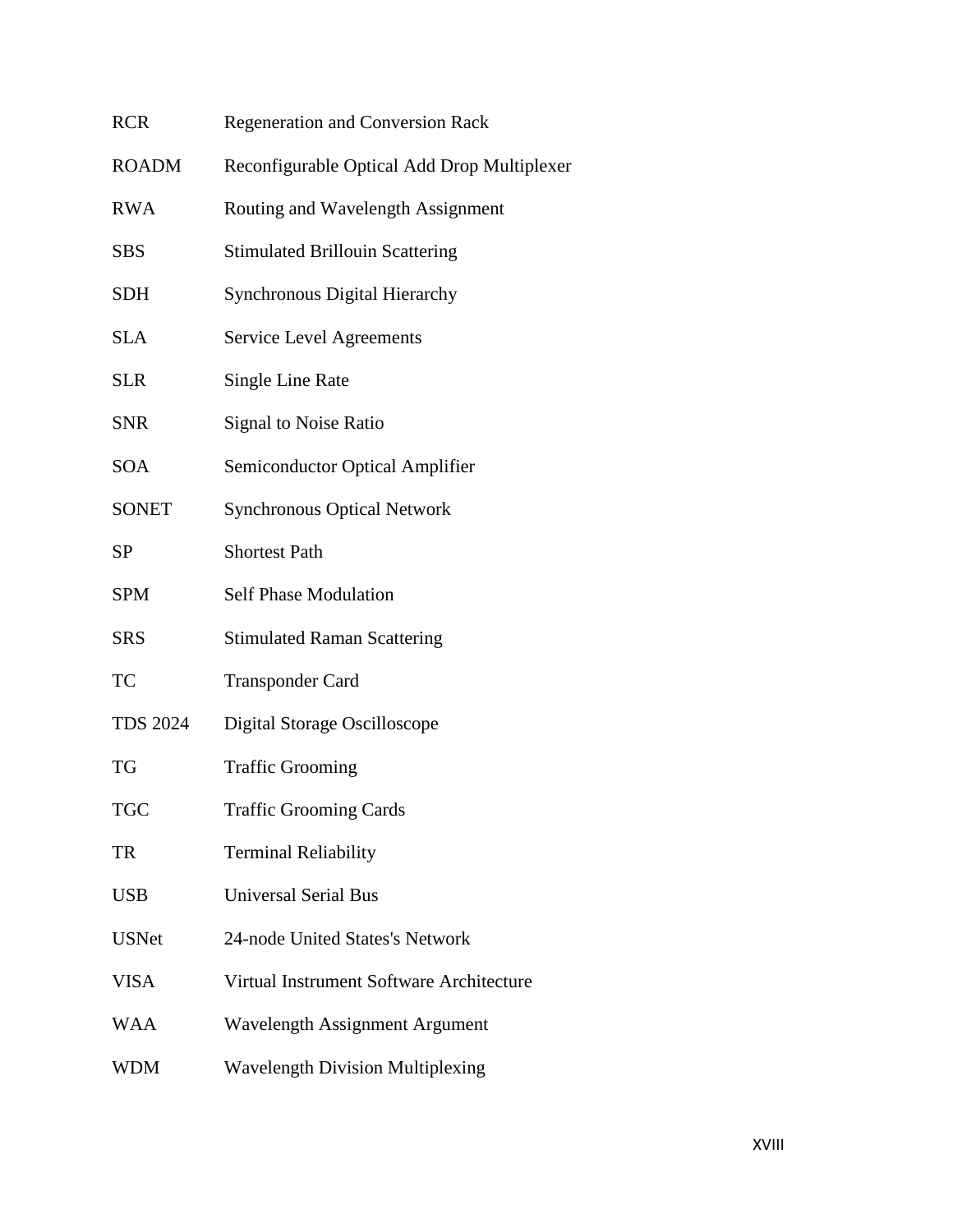XPM Cross Phase Modulation

XT Crosstalk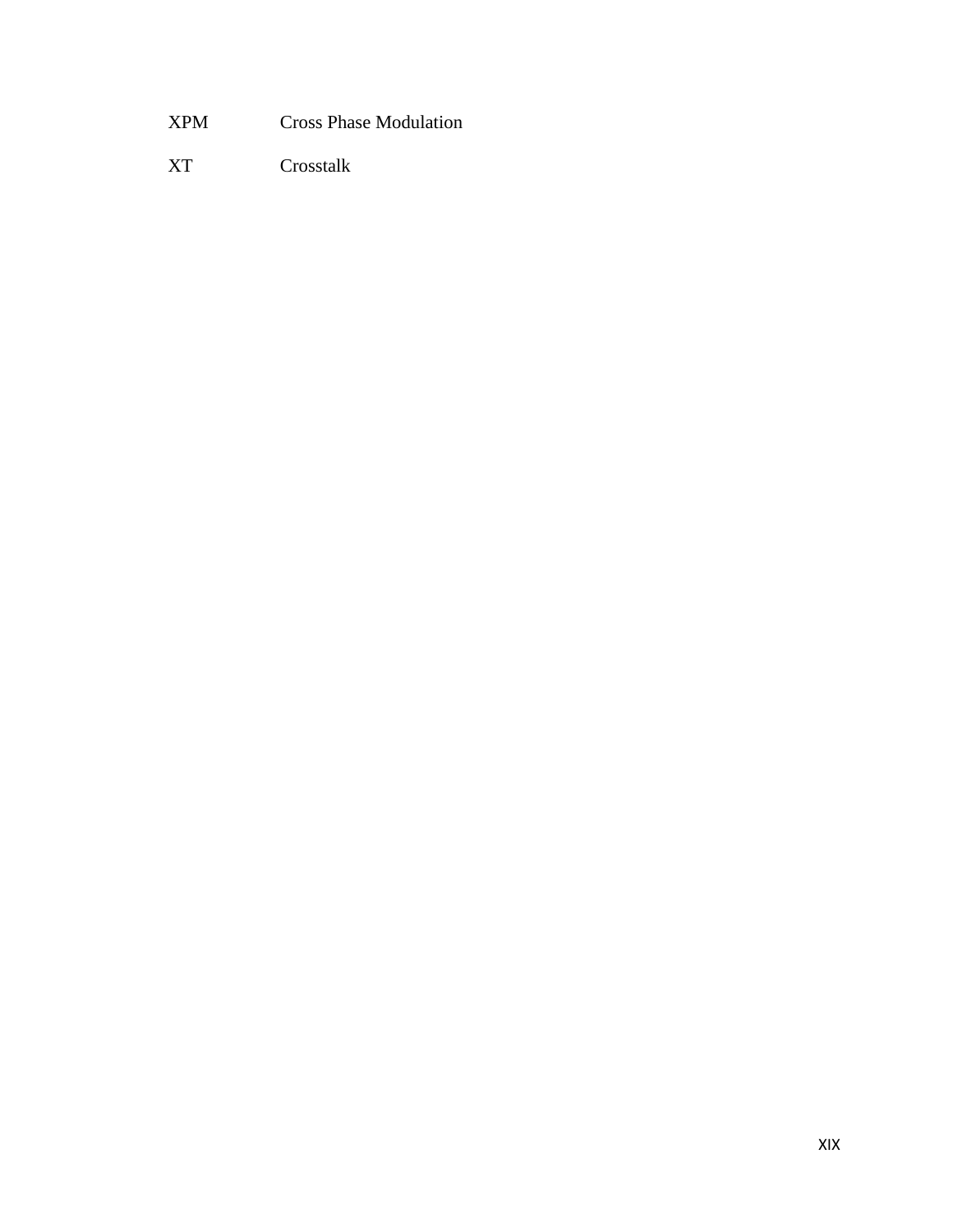# **LIST OF SYBOLS**

| $\boldsymbol{A}$               | weight matrix comprised of power costs                                      |
|--------------------------------|-----------------------------------------------------------------------------|
| $\mathcal{C}_{0}^{(n)}$        | connectivity matrix                                                         |
| $C_{i,j,w}$                    | channel capacity of a light-path between a node pair $(i, j)$ on wavelength |
|                                | $w \in W$                                                                   |
| Cost                           | distance matrix                                                             |
| $C_{Thr}$                      | average channel capacity threshold of a link, below, which the link is      |
|                                | assumed to be failed                                                        |
| $D_c$                          | dispersion coefficient                                                      |
| (d)                            | destination                                                                 |
| $E\,$                          | set of links                                                                |
| $E_k$                          | $k^{th}$ fiber link                                                         |
| $F_{i,j}$                      | number of fibers used on link $(i, j)$                                      |
| G(V, E)                        | network topology with nodes $(V)$ and links $(E)$                           |
| <b>GR</b>                      | grooming                                                                    |
| H1 to H8                       | H-cycles                                                                    |
| L                              | link matrix                                                                 |
| $\left(L^{i,j}_{a,b}\right)_W$ | the number of light-paths between node pair $(i, j)$ routed through the     |
|                                | physical fiber $(a, b)$ on $(w) \in W$                                      |
| $\iota$                        | parallel phortest paths                                                     |
| $\boldsymbol{N}$               | number of nodes                                                             |
| $N([V_k])$                     | neighbor nodes for the selected node $V_k$                                  |
| $P^{s,d}$                      | the total power cost from $(s)$ to $(d)$                                    |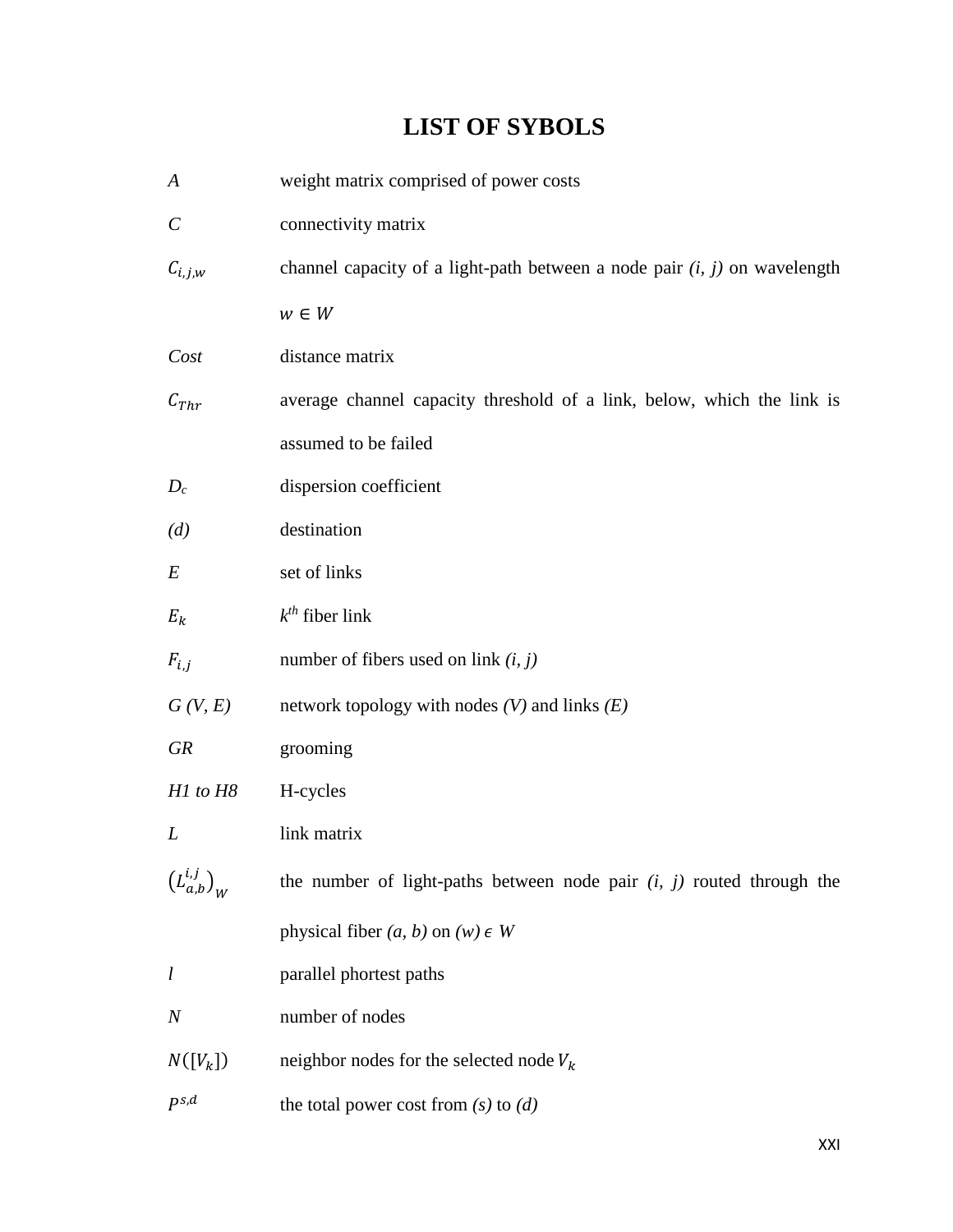| $P_{AOWC}^{s,j,d}$ | the power cost of AOWC while traversing from $(s)$ to $(d)$                          |
|--------------------|--------------------------------------------------------------------------------------|
| $P_{i,j}$          | the power cost of a link between a node pair $(i, j)$                                |
| $P_{margin}^{max}$ | the maximum permitted power margin                                                   |
| $P_{OX}^{s,j,d}$   | the power cost of an intermediate OXC while traversing from $(s)$ to $(d)$ ,         |
|                    | where $(j)$ indicates intermediate nodes                                             |
| $P_{pR}^{s,j,d}$   | the power cost of used 1R, 2R or 3R while traversing from $(s)$ to $(d)$ .           |
|                    | Where p is an integer, indicating the type of the regenerator ( $p \in [1, 2]$ and   |
|                    | $3$ ]                                                                                |
| $P_{rx}$           | the power costs of the receiver                                                      |
| $P_{TG}^{s,j,d}$   | the power cost of TG at an intermediate node while traversing from $(s)$ to          |
|                    | (d)                                                                                  |
| $P_{th}$           | the power threshold for an amplification                                             |
| $P_{tr}$           | the power costs of the transmitter                                                   |
| $Q_{i,j,w}$        | the Q-factor of a light-path established on wavelength w, between a node             |
|                    | pair $(i, j)$                                                                        |
| Q <sub>Thr</sub>   | thrashold Q-factor                                                                   |
| $Q^{s,lp,d}_w$     | end-to-end Q-factor for a light-path $(l_p)$ on wavelength $(w)$ from $(s)$ to $(d)$ |
| $R([V_k])$         | set of reachable nodes for a selected node $V_k$                                     |
| Rx                 | Receiver (PIN detector)                                                              |
| $R_X$              | is the reliability value of the corresponding component $X$ , which are              |
|                    | multiplexers, de-multiplexers, TC, OXC, EDFA, 2R, 3R, AOWC, fiber                    |
|                    | and DCF                                                                              |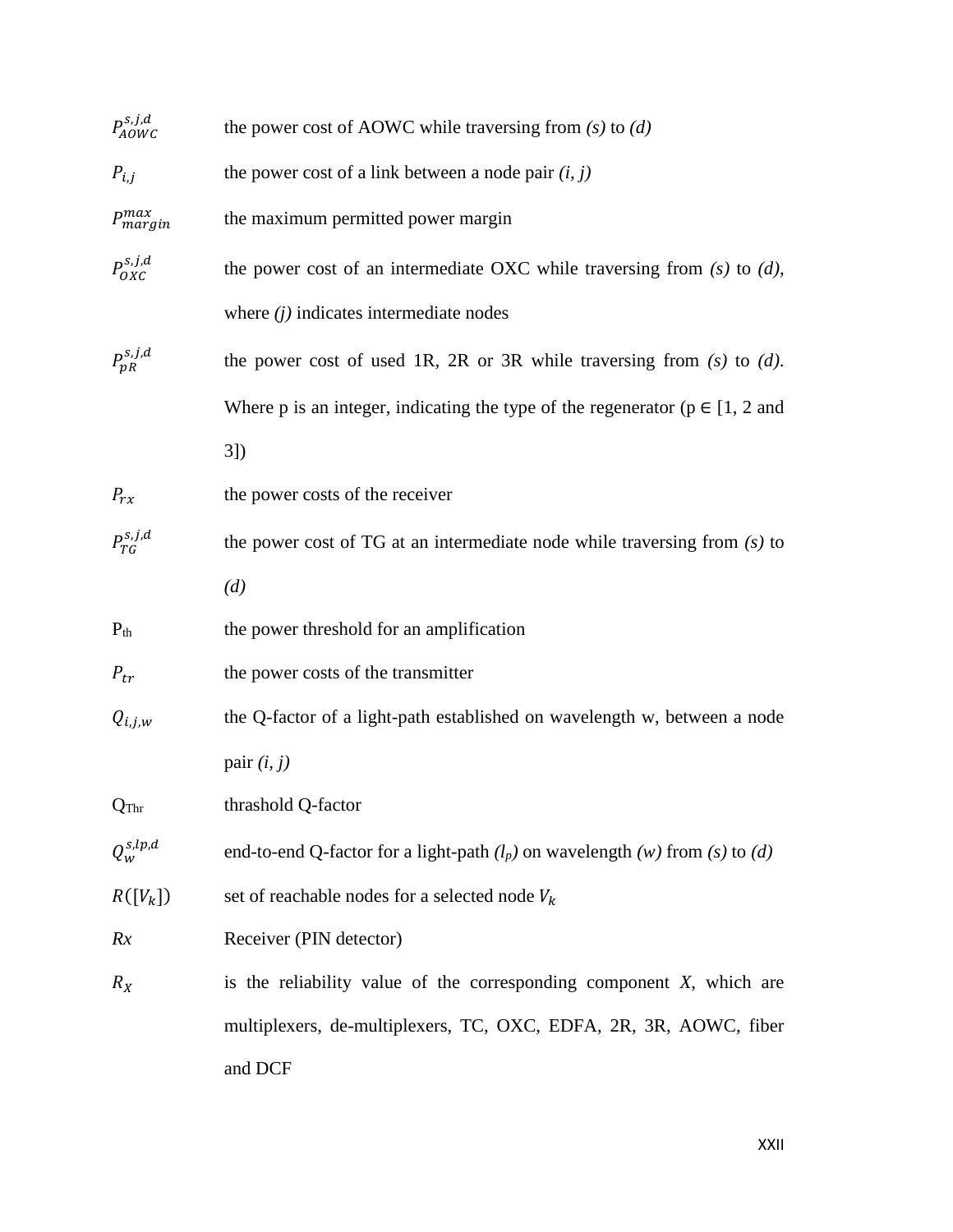| S <sub>o</sub>                                                               | dispersion slope parameter                                                 |
|------------------------------------------------------------------------------|----------------------------------------------------------------------------|
| $\left( s\right)$                                                            | source                                                                     |
| $\boldsymbol{T}$                                                             | monitoring interval                                                        |
| Tx                                                                           | transmitter                                                                |
| V                                                                            | set of nodes                                                               |
| W                                                                            | set of wavelength                                                          |
| A(E)                                                                         | weight factor of the link $E$                                              |
| $A_g(E_k)$                                                                   | weight factor of the link $E_k$                                            |
| $A_q(E_{k+1})$                                                               | weigth factor of the link $E_{k+1}$                                        |
| $\omega_n$                                                                   | Carrier frequency number $n$                                               |
| $x^{s,d,w}$                                                                  | an integer variable indicating the number of connections between $(s)$ and |
|                                                                              | ( <i>d</i> ) using $(w)$                                                   |
| $\delta_{pR,i}^{s,j,d}, \delta_{TG,i}^{s,j,d}$ and $\delta_{AOWC,i}^{s,j,d}$ | the binary variables equal to 1, if the $pR$ (MR), TG or                   |

AOWC are used (eg.  $\delta_{TG,j}^{s,j,d} = 1$  if  $TG = j$ ), otherwise their values remain 0

- $\delta_{lp,k}^{s,d,w}$ the binary variable equal to 1 if the wavelength  $(w)$  of fiber  $(k)$  is used to assign a light-path *(lp)* between *(s)* and *(d)*, otherwise it remains 0, where *k*   $\in F_{i,j}$
- $\delta_{i,j,k}$  the binary variable equal to 1 if the fiber *(k)* on the link *(i, j)* is used to route at least one light-path, otherwise it remains 0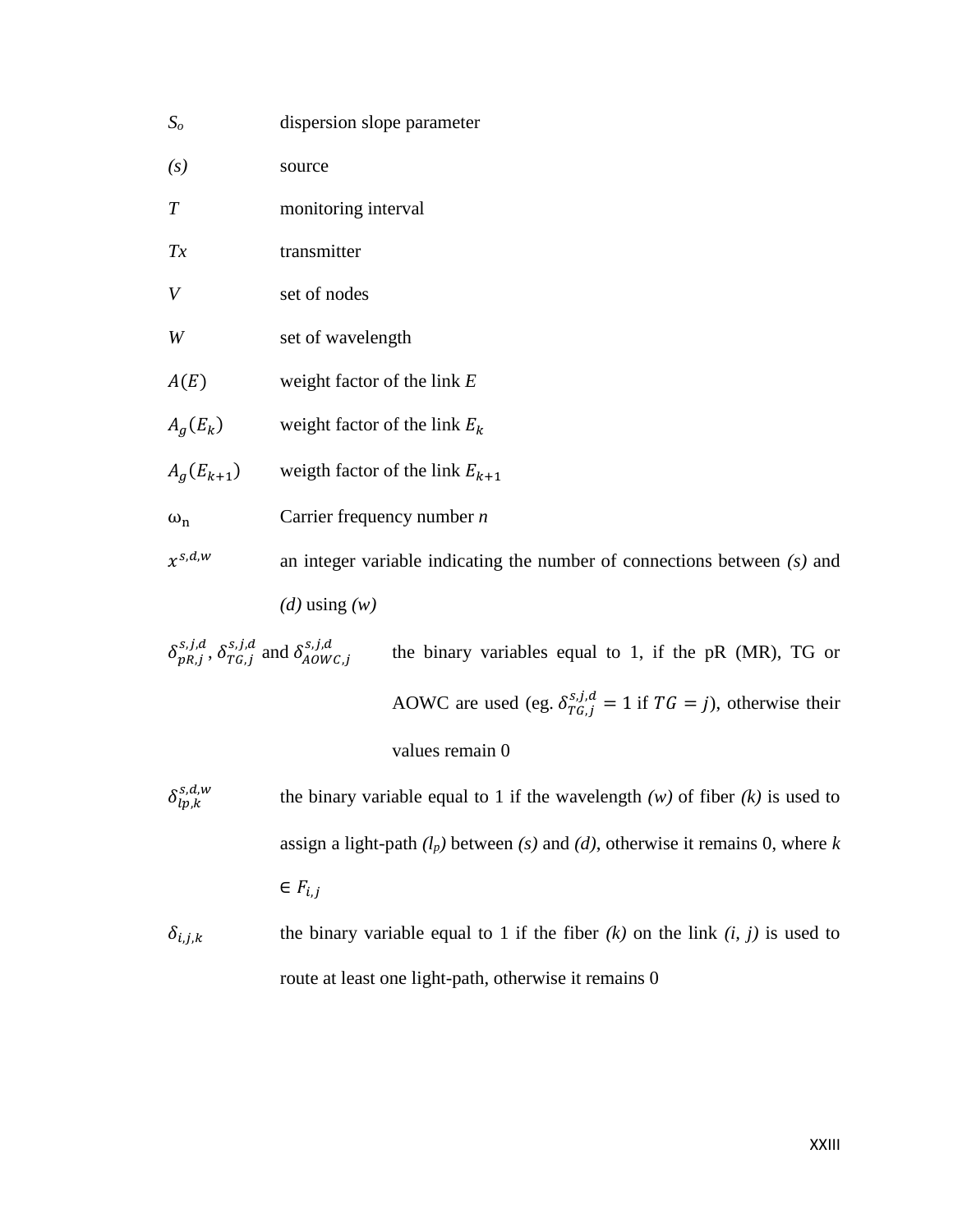| $\delta_{i,j,k}^{s,d,w}$              | the binary variable equals to 1 if the wavelength $(w)$ of the fiber $(k)$ of the      |
|---------------------------------------|----------------------------------------------------------------------------------------|
|                                       | link $(i, j)$ is used to assign a connection between the $(s)$ and $(d)$ , otherwise   |
|                                       | it remains 0                                                                           |
| $\delta_{i,j}$                        | the binary variable equals to 1, if a link exists between the nodal pair $(i, j)$ ,    |
|                                       | otherwise it remains 0                                                                 |
| $\delta_{i,j,w}$                      | the binary variable equals to 1, if a light-path is established between the            |
|                                       | nodal pair $(i, j)$ using wavelength w; otherwise it remains 0.                        |
| $\delta_i$                            | the binary variable equals to 1, if a node $i$ is connected in the network             |
|                                       | topology; otherwise it remains 0                                                       |
| $\delta_m$                            | the binary variable equals to 1, if a node m is visited; otherwise it remains          |
|                                       | $\theta$                                                                               |
| $\Lambda^{s,d}$                       | traffic matrix                                                                         |
| $\lambda_{\rm n}$                     | wavelength number $n$                                                                  |
| $\lambda^{s,d}$                       | the number of traffic requests from source (s) to destination (d), $\lambda^{s,d} \in$ |
|                                       | $\Lambda^{s,d}$                                                                        |
| $\left(\lambda_{AOWC}^{s,d}\right)_W$ | the number of traffic requests satisfied by AOWC between $(s)$ and $(d)$ on            |
|                                       | (w)                                                                                    |
| $\left(\lambda_{NGR}^{s,d}\right)_W$  | the number of traffic requests satisfied without grooming and regeneration             |
|                                       | between $(s)$ and $(d)$ on $(w)$                                                       |
| $\left(\lambda_{pR}^{s,d}\right)_W$   | the number of traffic requests satisfied by 1R, 2R or 3R between $(s)$ and             |
|                                       | (d) on (w), where $p \in [1, 2 \text{ and } 3]$ is an integer, indicates type of the   |
|                                       | regenerator                                                                            |